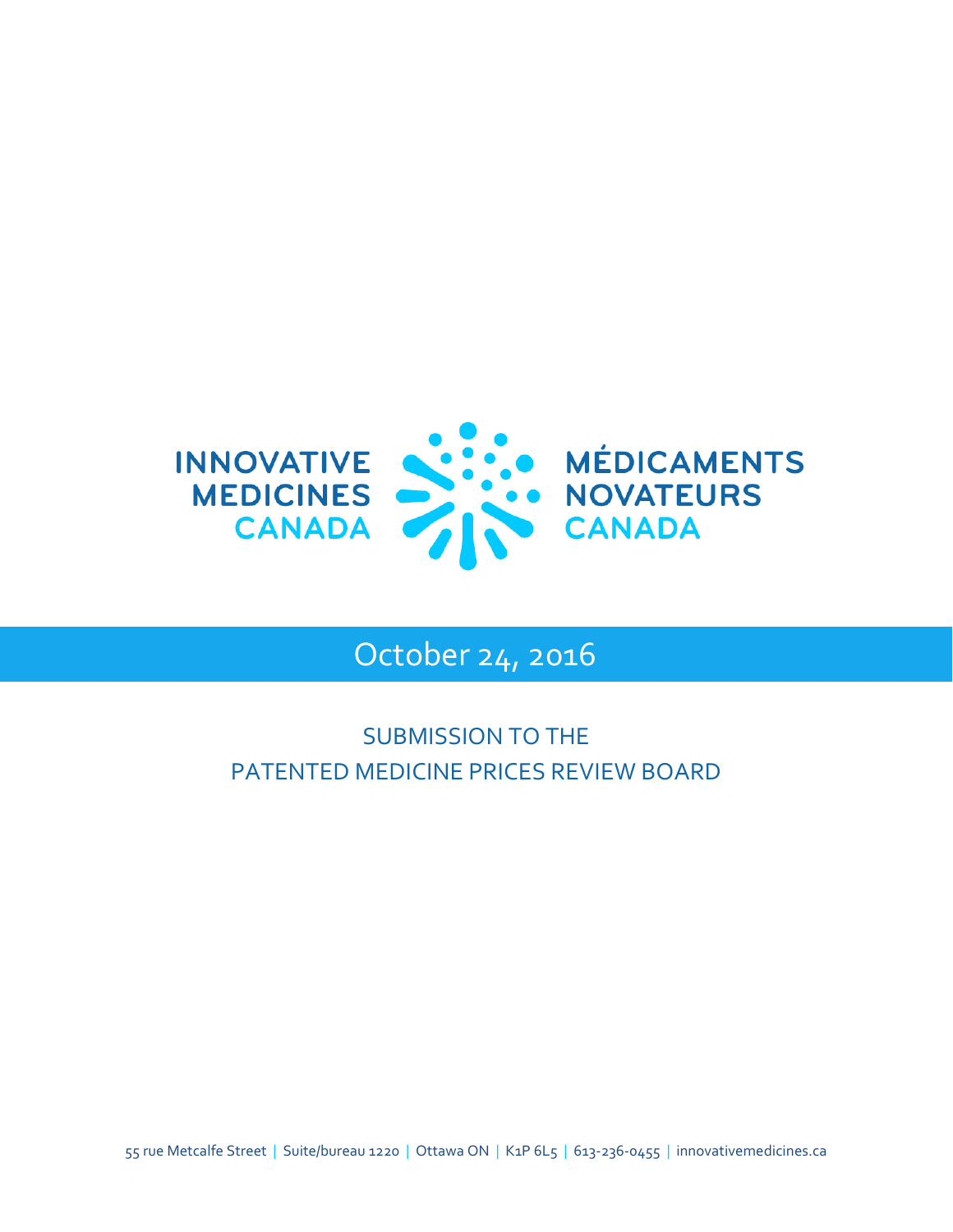

#### <span id="page-1-0"></span>**EXECUTIVE SUMMARY**

Innovative Medicines Canada appreciates the opportunity to engage as part of the Patented Medicine Prices Review Board's (PMPRB) public consultation regarding possible reform to its *Compendium of Policies, Guidelines and Procedures*. The PMPRB has laid out a broad-based consultation document to modernize and simplify its regulatory framework in order to remain relevant in a "dynamic and evolving pharmaceutical market". While the *Discussion Paper* implies greater regulatory intervention is required, it is ambiguous about which specific policy failures or specific issues that the PMPRB hopes to resolve.

Access to medicines and vaccines is a key component to a quality health system. For this reason, virtually all stakeholders agree that Canadians should have the best possible access to medicines. The role of the PMPRB can only be reviewed in the full view of the complex, varied and evolving Canadian health and pharmaceutical pricing and reimbursement system, so that the federal price regulatory regime complements and supports the rest of the health system.

The role and function of the PMPRB is strongly linked to Canada's patent regime and the elimination of domestic compulsory licensing. When Parliament created the PMPRB, it was not intended to leverage Canadian prices downward for consumers or payers, but to ensure patentees could not abuse their market positions by charging excess prices. The changes that led to the creation of PMPRB were bold, optimistic and visionary. There were dramatic health and industrial policy objectives and the changes resulted in significant improvements in both the health research enterprise in Canada and the availability of innovative medicines for Canadians and the resulting improvements in health outcomes.

At that time, PMPRB was the only mechanism that provided Canadians an assessment of the "reasonableness" of the price of a patented medicine in Canada. Since then, many tools, mechanisms and agencies have been established to refine and enhance payers' understanding of the value of medicines in the Canadian market. Today, the prices of patented medicines in Canada remain below the median of the prices in the PMPRB comparator countries (France, Germany, Italy, Sweden, Switzerland, the United Kingdom and the USA).

PMPRB has indicated it will focus its activities on addressing affordability and value for money. While it is clear that the sustainability of Canada's healthcare system and the management of healthcare budgets is a priority for Canadians and policy makers, introducing affordabilityas a new concept into the PMPRB's assessment of non-excessive prices is problematic.

Innovative Medicines Canada does not believe that the PMPRB is the appropriate agency to decide upon the affordability of medicines in Canada. The PMPRB is not accountable for spending decisions, does not select drugs for reimbursement, does not pay for medicines, and does not have visibility into drug and health budgets. Other agencies and jurisdictions within the current environment are charged with these roles, and better placed to work with and/or negotiate with the industry to answer these questions.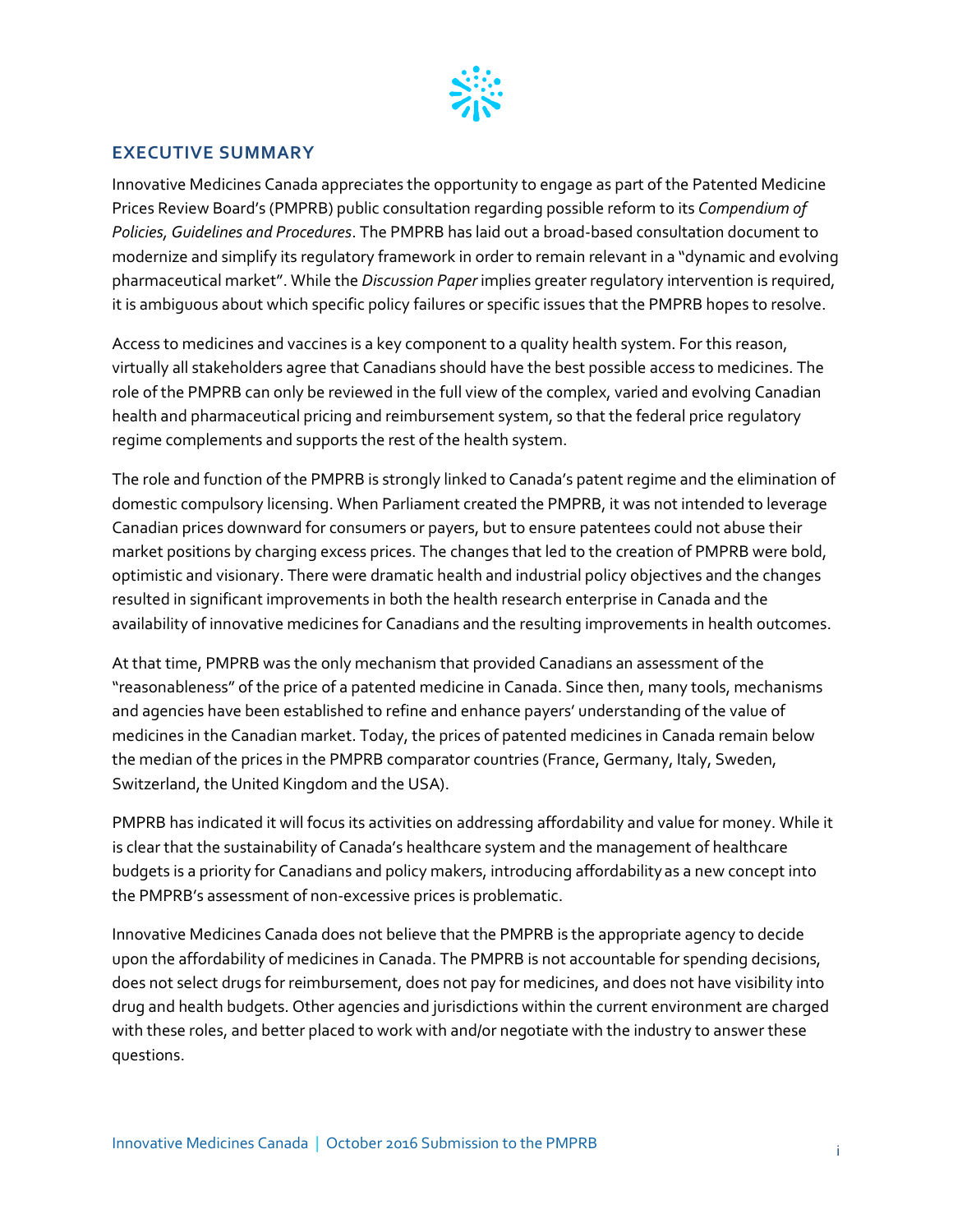

Since the creation of the PMPRB, the overall operating environment affecting pricing and access decisions for patented medicine manufacturers has changed dramatically. While the PMPRB plays the discrete role of determining a ceiling pricing for a patented medicine, several other agencies and processes have been established and expanded over the last two decades to assist governments to make funding decisions, particularly the evolution of Health Technology Assessments and the introduction and expansion of product listing agreements and joint negotiations.

Innovative Medicines Canada strongly suggests that PMPRB should not overlap the functions of CADTH/INESSS, or pCPA through a change to its price oversight or reporting function. We caution against creating mechanisms that would duplicate or overlap with the ongoing work of processes that support the assessment of value of money for patented drugs.

In making reimbursement decisions, all governments recognize the importance of providing additional help to citizens who need it the most, including those on social assistance and seniors. Innovative Medicines Canada strongly believes that the current system of differential pricing, which preferentially benefits public payers as custodians of those individuals they have deemed to be society's most vulnerable, is fully aligned with Canada's social contract, which supports preferential targeting of resources to protect against an inability to pay. At the same time, privately funded drug plans have the tools at their disposal to assess value, negotiate reimbursement terms and ensure drug plan sustainability within their own parameters and the objectives of their clients.

Expenditures on patented medicines are not disproportionately contributing to the growth in health system spending, and in fact contribute to savings downstream. However, even though the vast majority of Canadians are covered under a public or private drug plan, some Canadians struggle with affordability because they have inadequate levels of drug coverage.

The challenge today is to recognize the common objectives of all parties — patients, healthcare professionals, policy makers, payers, administrators, and industry — and find ways to build solutions that reflect the unique properties of the Canadian system and provide the best possible access to new medicines for Canadians.

A similar challenge exists when it comes to our members' economic presence in Canada. The ambitious policy change that expanded patent protection and saw the creation of the PMPRB resulted in substantial expansion of both the economic footprint of innovative companies and the health research enterprise in Canada. There is no doubt, however, that there have been substantial and profound changes to the business and regulatory environments in Canada and globally. Innovative Medicines Canada and its members remain committed to exploring ways with governments, health research institutes, biotechnology companies and researchers to expand our R&D and investment footprint in Canada in the coming years and into the future.

In making any reform to the pricing and reimbursement system, we should remember that Canada is a wealthy G7 country with a high quality healthcare system. We should be building a system that makes available the widest array of heath technology choices and provides optimal access to the most

Innovative Medicines Canada | October 2016 Submission to the PMPRB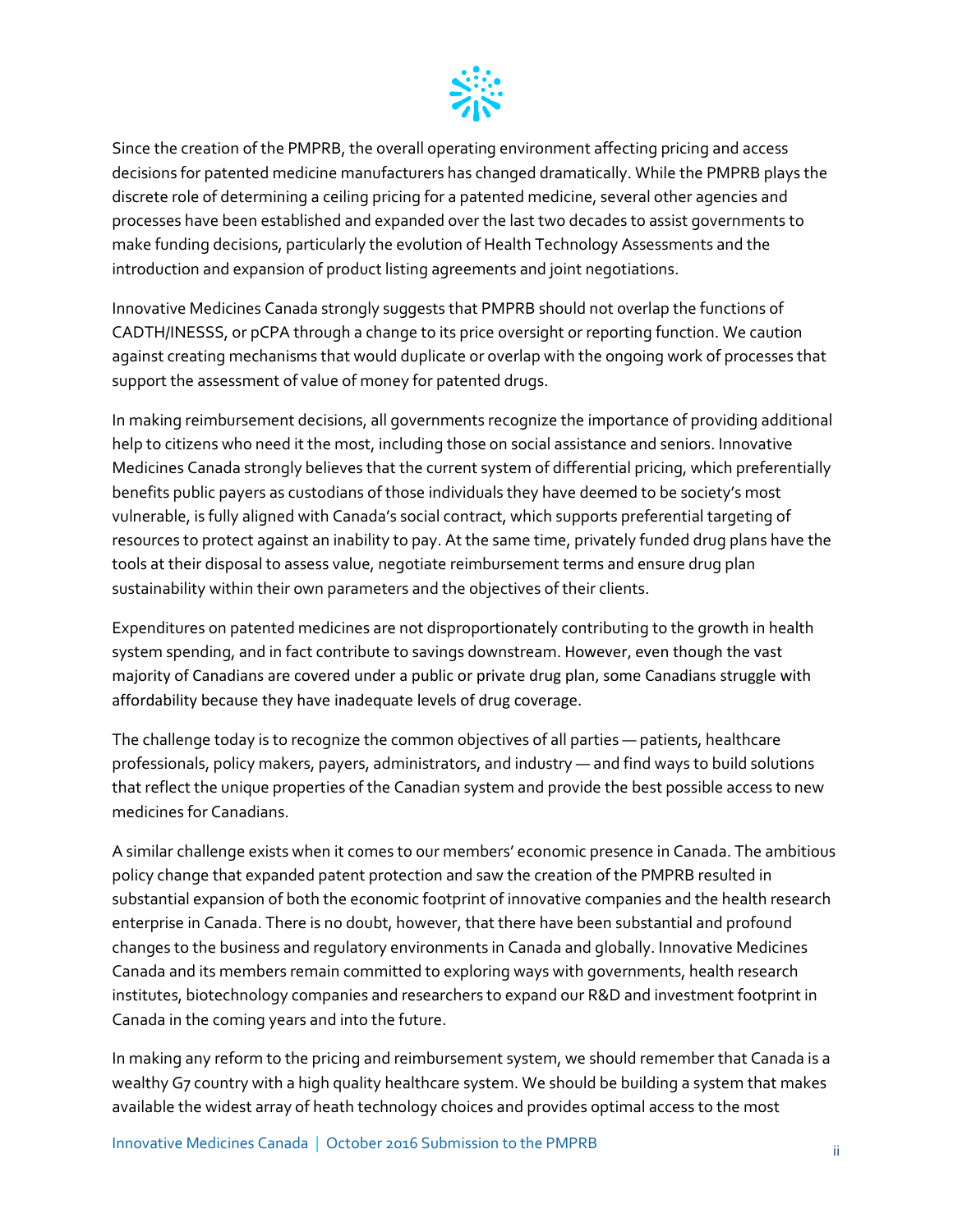

appropriate choices for individuals. It is true that technological advances require tough choices to be made, but we are much better off for the progress that science has produced.

Innovative medicines are increasingly viewed solely as a cost driver. While the clinical value of our medicines is often acknowledged, the systems being established to pay for medicines are treating medicines as a commodity as opposed to an investment. We are approaching a point where the incremental evolution of the pharmaceutical reimbursement landscape will no longer yield the best health or economic outcomes for Canada.

While recognizing fiscal constraints, we should collectively aspire to more ambitious goals. We should aspire to create a marketplace that encourages market entry of novel medicines. This approach will benefit both payers and patients. Payers will benefit from greater levels of competition, and patients will benefit from having more options available to them and their health care practitioners.

Innovative Medicines Canada is prepared to work with governments in Canada to build a predictable, stable and sustainable role for the innovative pharmaceutical industry and ensuring Canadians continue to get value from their expenditures. In particular, we are keen to engage with public and private payers, Health Canada, CADTH and INESSS to help evolve the drug review mechanisms to address issues of clinical value and value for money, with the objective of improving timely and affordable access of innovative medicines to Canadians.

Innovative Medicines Canada and its member companies believe that all Canadians should have access to the medicines they need, without affordability as a barrier. We are committed to working as a strategic partner with government and other stakeholders to reach this objective and bring forward solutions to address the gaps in the system. However, we do not believe that changing the PMPRB Guidelines to reduce pricing thresholds for patented medicines will solve the problem of individuals facing affordability challenges due to lack of or insufficient drug coverage in Canada. Solving this problem will require innovative collaboration between the federal, provincial and territorial governments, the pharmaceutical industry, and private insurers.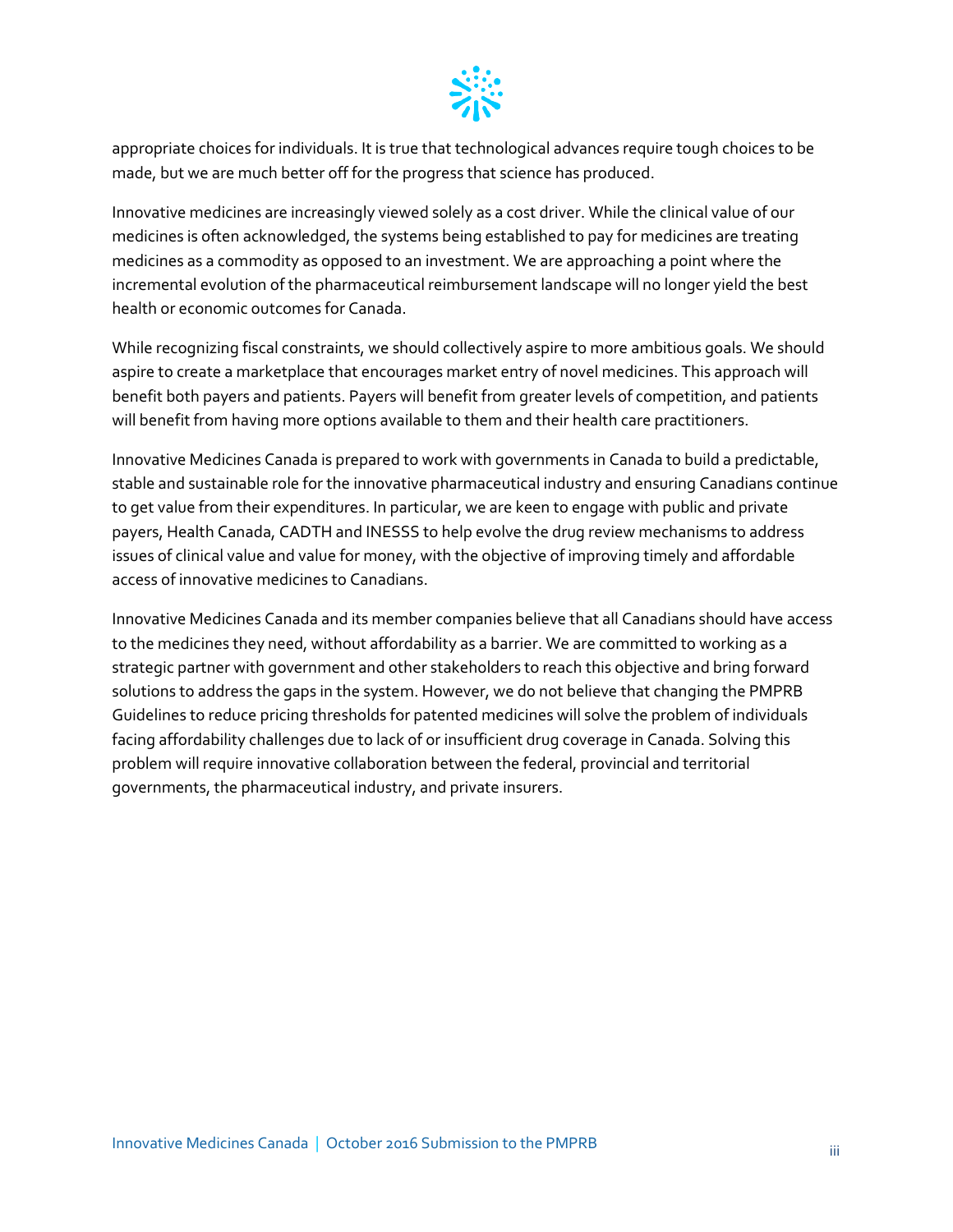

# **TABLE OF CONTENTS**

| 1.             |    |                                                                            |  |  |  |
|----------------|----|----------------------------------------------------------------------------|--|--|--|
| 2.             |    |                                                                            |  |  |  |
|                | a. |                                                                            |  |  |  |
|                | b. |                                                                            |  |  |  |
|                | c. |                                                                            |  |  |  |
|                | d. |                                                                            |  |  |  |
| 3 <sup>1</sup> |    |                                                                            |  |  |  |
|                | a. |                                                                            |  |  |  |
|                | b. |                                                                            |  |  |  |
|                | c. | Trends in Utilization and Expenditures of Patented Medicines in Canada  10 |  |  |  |
|                | d. |                                                                            |  |  |  |
| 4.             |    |                                                                            |  |  |  |
|                | a. |                                                                            |  |  |  |
|                | b. |                                                                            |  |  |  |
| 5.             |    |                                                                            |  |  |  |
|                | a. |                                                                            |  |  |  |
|                | b. |                                                                            |  |  |  |
|                | C. |                                                                            |  |  |  |
|                | d. |                                                                            |  |  |  |
|                | e. |                                                                            |  |  |  |
|                | f. |                                                                            |  |  |  |
|                |    |                                                                            |  |  |  |
|                |    |                                                                            |  |  |  |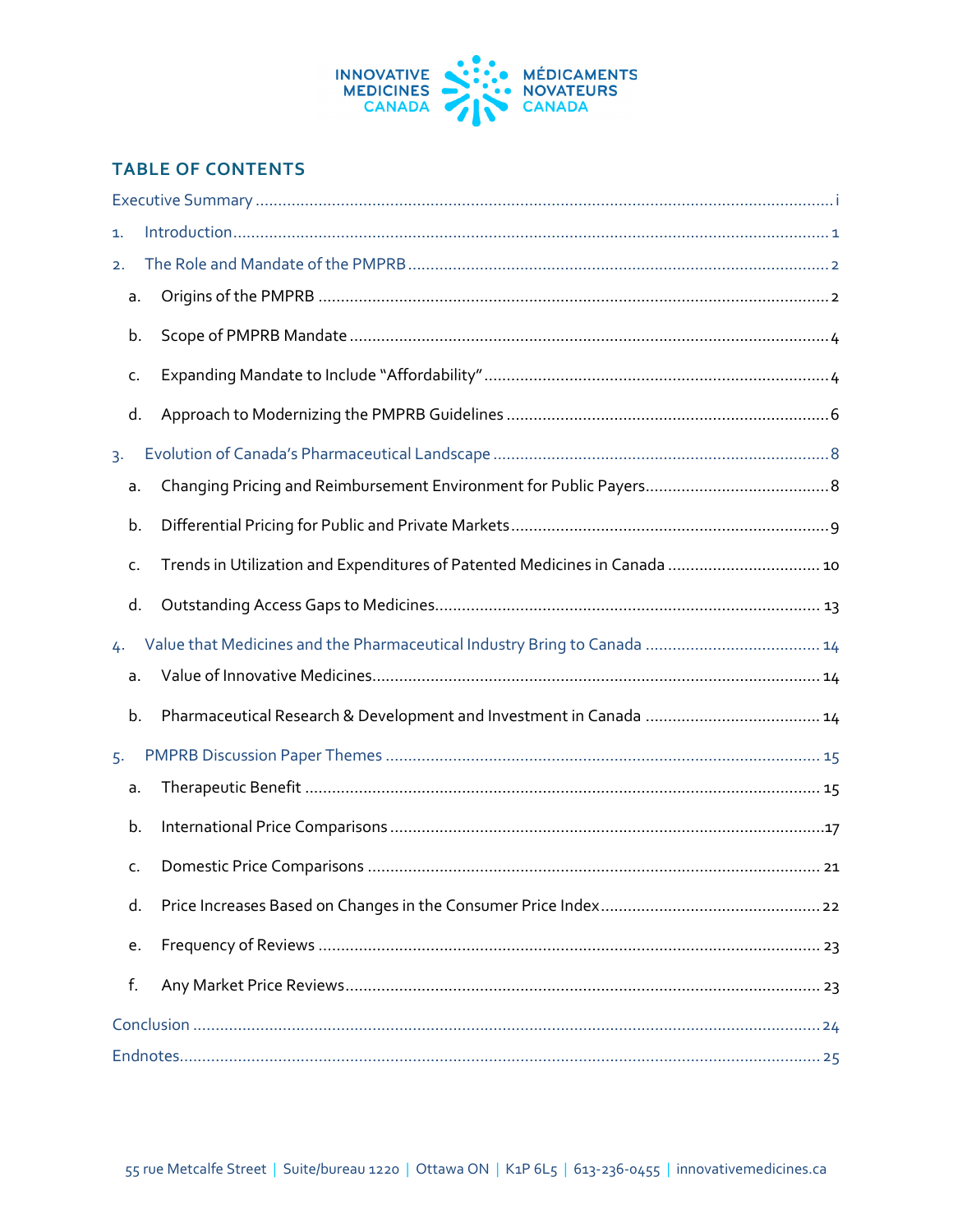

#### <span id="page-5-0"></span>**1. INTRODUCTION**

As the national voice of Canada's innovative pharmaceutical industry, Innovative Medicines Canada appreciates the opportunity to engage as part of the Patented Medicine Prices Review Board's (PMPRB) public consultation regarding possible reform to its Compendium of Policies, Guidelines and Procedures (Guidelines), as outlined in the *PMPRB Guidelines Modernization - Discussion Paper* (Discussion Paper). On behalf of our members, we advocate for policies that enable the discovery, development, and delivery of innovative medicines and vaccines to improve the lives of Canadians, while supporting our members' commitment to be meaningful partners in the Canadian healthcare system.

Our members are pleased that the PMPRB does not have any preconceived models for changes to the Guidelines, and that a fulsome consultation with impacted stakeholders is being undertaken. The PMPRB has laid out a broad-based consultation document, and has indicated that they are seeking input from a wide variety of interested parties. The objective is to modernize and simplify its regulatory framework in order to remain relevant in a "dynamic and evolving pharmaceutical market". The *Discussion Paper* raises a number of areas that may inform Guidelines changes. Further, the *Discussion Paper* implies greater regulatory intervention is required, but is ambiguous about which specific policy failures or specific issues that the PMPRB hopes to resolve. Finally, it is not clear whether the PMPRB is seeking to correct for problems that have been experienced with "outlier" products that PMPRB believes the current Guidelines are not well equipped to assess, or whether the modernization is intended to modify the regime for all of the products under the PMPRB's jurisdiction.

The assumptions, rationales, data sources and proposed changes in the *Discussion Paper* inform the public record on which the PMPRB will base their decisions. It is our view that this public record should be enhanced by more proactive and ongoing collaboration among all stakeholders. Innovative Medicines Canada is ready to work with the Board and other stakeholders on these critically important issues in the coming months as required by the legislation that governs the PMPRB's operations.

We note that the PMPRB plans to establish working groups for the final phase of consultations. We strongly believe that these working groups should be established earlier on, in order to facilitate a common understanding of the data sources and definitions, the rationale for specific changes in each of the issue areas, and practical issues related to Guidelines implementation. This will allow our members as well as other health system stakeholders, including patients, to provide more informed and meaningful input.

In particular, working groups would review the role of the PMPRB in the context of the complex, varied and evolving Canadian health and pharmaceutical pricing and reimbursement system, so that federal pricing management regulatory approaches continue to complement and support the rest of the health system.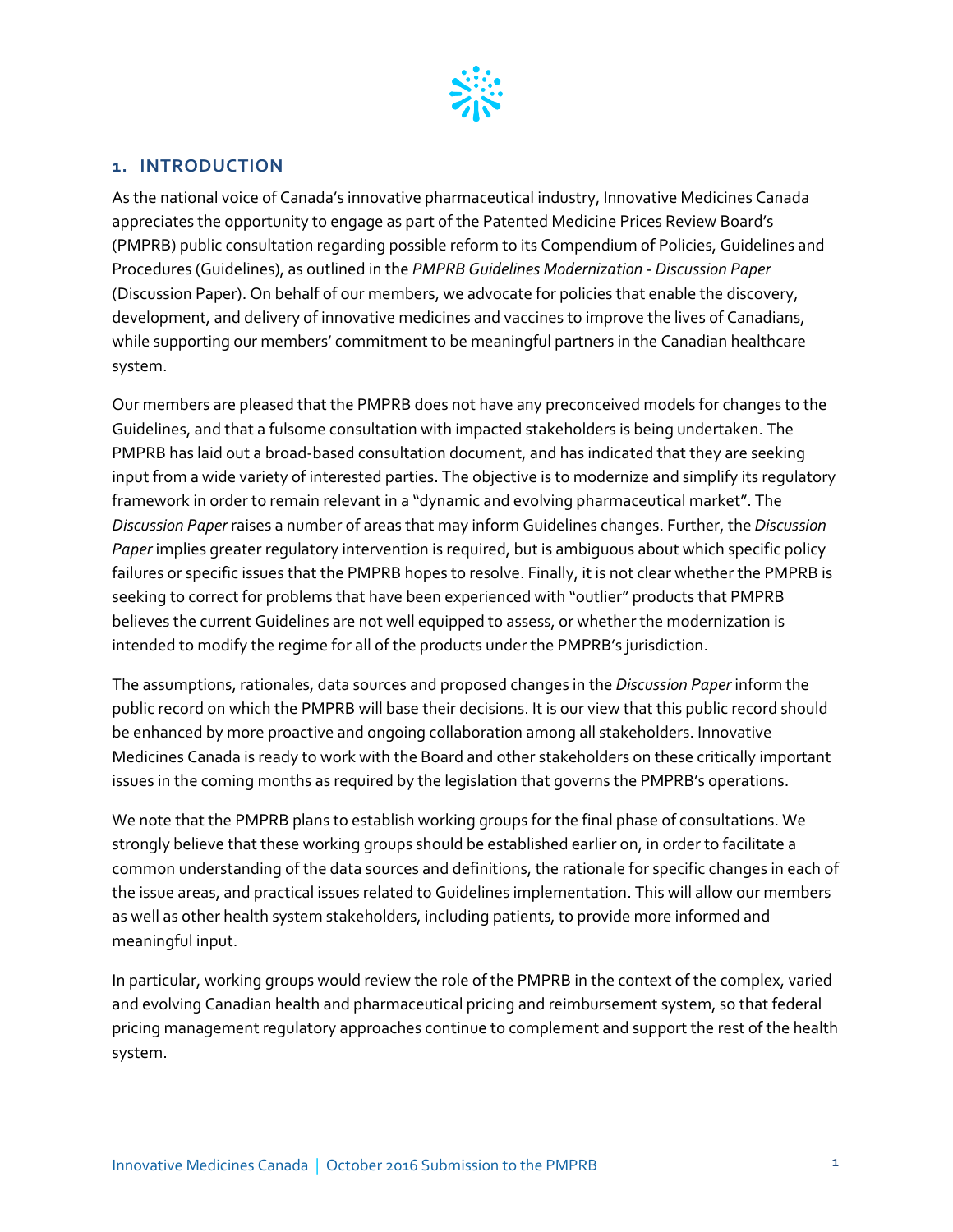

As part of this review, Innovative Medicines Canada is committed to being a genuine and respected partner to governments, health systems and Canadian patients. We have a constructive history of working with the PMPRB to successfully resolve regulatory issues.

In this context, as a first step in engaging on the *Discussion Paper*, our submission begins by examining the role and mandate of the PMPRB and describing of the evolution of Canada's pharmaceutical landscape since the establishment of the PMPRB in 1987. We then discuss the value that medicines and the pharmaceutical industry bring to Canada and we also provide some preliminary comments on each of the issues raised in the Discussion Paper.

We expect that there will be further opportunities to provide additional inputs throughout the consultation process, especially as part of the working groups. Finally, we are pleased to offer throughout our submissions additional considerations, recommendations and questions that we believe will better inform the PMPRB's guidelines modernization initiative over the coming months. Our input will continue to be refined as the consultation process unfolds.

> **Working groups should be established early on in the consultation process in order to facilitate a common understanding of the data sources and definitions, the rationale for specific changes in each of the issue areas, and practical issues related to Guidelines implementation.**

#### <span id="page-6-0"></span>**2. THE ROLE AND MANDATE OF THE PMPRB**

#### <span id="page-6-1"></span>**a. Origins of the PMPRB**

As outlined in the Discussion Paper, the role and function of the PMPRB is strongly linked to Canada's patent regime and the elimination of domestic compulsory licensing in the context of Canadian trade treaty obligations. In this regard, we would like to emphasize the objectives of this regime. Specifically, the patent "bargain" is a concept underlying the theory that a patent is granted to encourage innovation. This patent protection seeks to provide an incentive for pharmaceutical companies to take the risk to make the enormous research and development investments necessary for new medicines and vaccines.<sup>[1](#page-30-0)</sup> In the absence of this protection, inventors would not assume the risks required to bring the invention to market.

The Supreme Court of Canada has reaffirmed this policy several times, stating that "[i]n Canada the granting of a patent means the kind of contract between the Crown and the inventor in which the latter receives an exclusive right to exploit his invention for a certain period in exchange for complete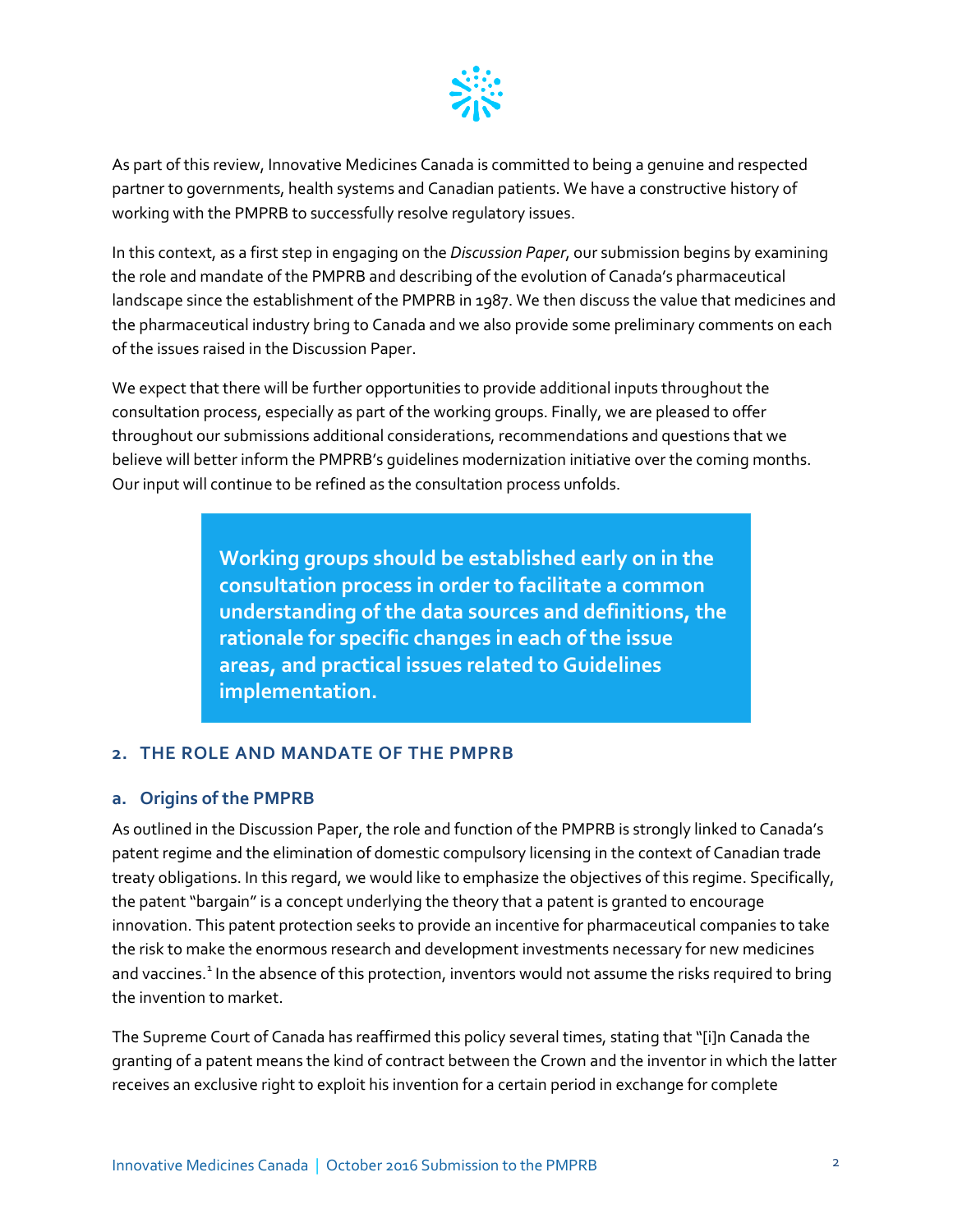

disclosure to the public of the invention and the way in which it operates",<sup>1,[2](#page-31-0)</sup> and more recently that the patent system is based on a "bargain", or *quid pro quo*: "the inventor is granted exclusive rights in a new and useful invention for a limited period in exchange for disclosure of the invention so that society can benefit from this knowledge. This is the basic policy rationale underlying the [Patent] Act".<sup>2,[3](#page-31-1)</sup>

The protections offered by both Canadian and non-Canadian patent systems are time limited. This limitation is especially relevant with respect to pharmaceutical patents, where a significant portion of the patent term is consumed in development and regulatory processes before a medicine is even approved by Health Canada, and still further patent time is expended during Health Technology Assessment (HTA), pan-Canadian Pharmaceutical Alliance (pCPA) negotiations, and public and private payer listing processes.

Once the period of patent exclusivity has expired, other manufacturers may enter the market with copies of the medicine. Since 2005, generic market entry has resulted in \$55 billion in lost revenue for originator molecules, and net savings to pharmaceutical budgets of \$33 billion. (*[Figure 1](#page-7-0)*) This cycle of innovation drives the development of novel medicines and expands the availability and accessibility of medicines over time.



<span id="page-7-0"></span>*Figure 1 – Estimated Net Savings of Generic Market Entry and Resulting Patented Medicine Revenue Loss, 2005-2015[4](#page-31-2)*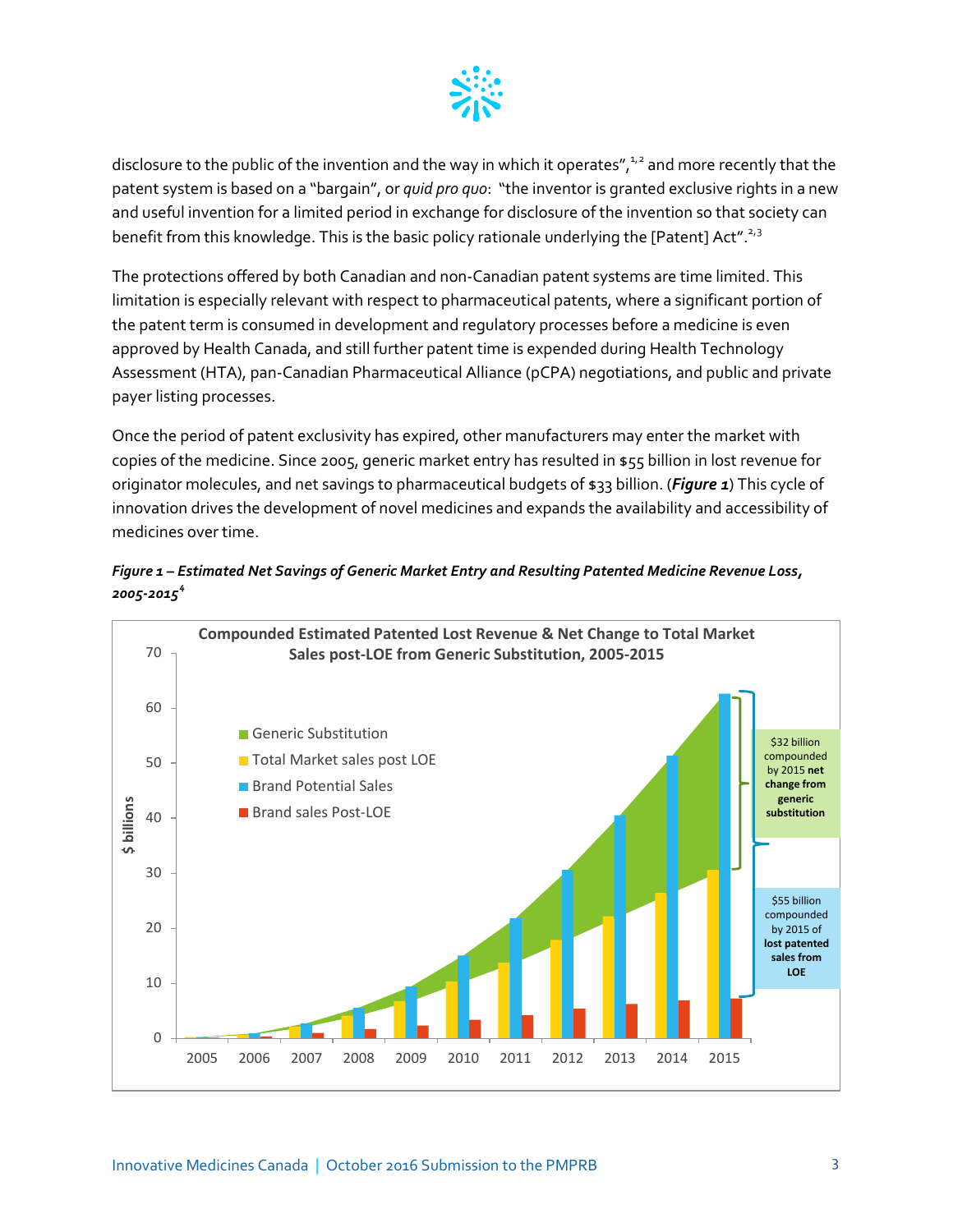

When Parliament created the PMPRB, its intention was to ensure there was a safeguard against the potential that patentees might charge excessive prices. Excessive prices are formally defined as *prices set significantly above competitive levels as a result of monopoly or market power*. [5](#page-32-0) The PMPRB was not established to leverage Canadian prices downward for consumers or payers, but rather to ensure patentees could not abuse their market exclusivity positions. Parliament certainly did not intend to establish the lowest possible price. This intent is also supported by section 92 of the Canadian *Constitution Act*, 1867, which places price regulation under the jurisdiction of the provincial governments. Parliament also established factors in section 85 of the *Patent Act* that the PMPRB must take into account when determining the appropriate threshold for a price to be considered "excessive" and whether a product exceeds this threshold to warrant punitive action. This includes the price of the medicine, prices of other medicines in the same therapeutic class, the range of international prices, and changes in the Consumer Price Index (CPI), or inflation.

At the time of its creation, PMPRB was the only mechanism that provided payers and consumers an assessment of the "reasonableness" of the price of a patented medicine in Canada relative to international prices of the same medicine. Since then, many new and effective tools, mechanisms and agencies have established to refine and enhance payers' understanding of the value of medicines in the Canadian market. More details on this evolution since 1987 are provided below.

#### <span id="page-8-0"></span>**b. Scope of PMPRB Mandate**

The primary mandate of PMPRB is to ensure that the ex-factory prices of patented medicines are not excessive, to report on pharmaceutical trends of all medicines, and to report on R&D spending by pharmaceutical patentees. Since its creation in 1987, the PMPRB has effectively delivered on the first element of its defined mandate and ensured that Canadian prices for patented medicines have remained comparable to the international prices, particularly in comparison to nations with a similar level of economic development as Canada. Moreover, Canadian prices have declined relative to each of the countries in the PMPRB7 $^6$  $^6$  and in 2015 remained below the median of the basket of international prices. [7](#page-32-2) (*[Figure 6](#page-21-1)*)

In light of the evolution of the Canadian pharmaceutical environment, and the multiplicity of checks against the pricing power of patentees, the PMPRB's original mandate remains appropriate.

#### <span id="page-8-1"></span>**c. Expanding Mandate to Include "Affordability"**

Based on the *Strategic Plan*, and the *Discussion Paper*, it appears that the PMPRB intends to focus its activities and regulatory approach on the objective of addressing the issue of affordability and "value for money". Many of the recurring themes in the *Discussion Paper* and the list of questions point to the urgency and need for a dialogue on the issue of sustainability and consumer protection in the context of prices of patented drugs and ability to pay for the jurisdictions.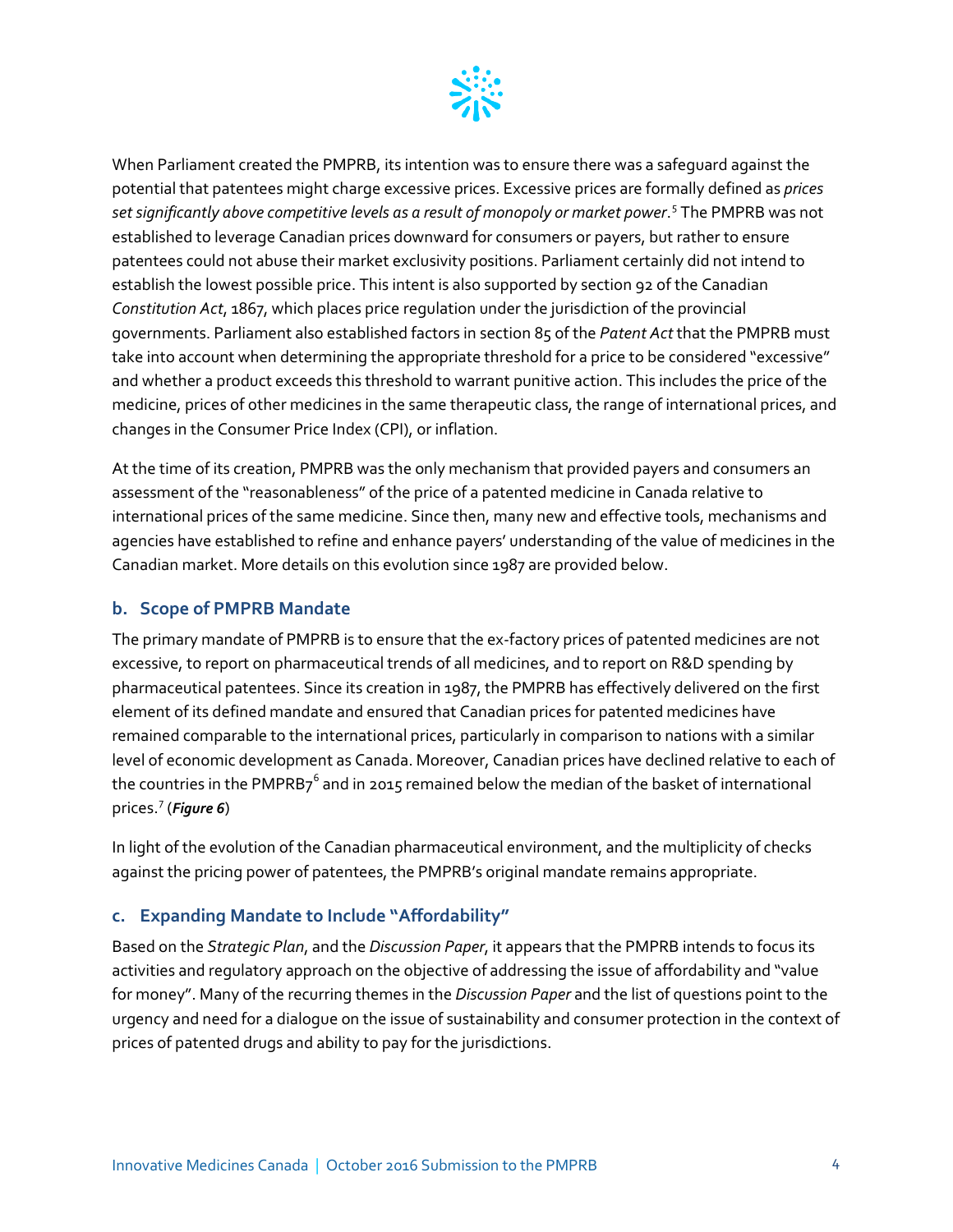

It is clear that the sustainability of Canada's healthcare system, the management of healthcare budgets, and the affordability of inputs to the system – including medicines – is a priority for Canadians and policy makers. However, introducing "affordability"<sup>[8](#page-33-0)</sup> as a new concept into the PMPRB's assessment of non-excessive prices is problematic for the reasons outlined below.

First, and as noted above it is a clear departure from the PMPRB's establishment and role as intended by Parliament, and therefore inconsistent with its legislative mandate.<sup>[9](#page-33-1)</sup>

Second, affordability is closely related to cost, which is determined by utilization as well as price. A price regulator, whose mandate and scope are limited to the assessment of price independent from cost, cannot make a valid judgment with respect to cost. This would amount to the price regulator making judgments on price based on the quantity of medicines, which is not only duplicating the role of payers but also acts as a disincentive to the introduction of new innovative medicines to Canada.

Third, affordability, i.e. the ability to pay the cost of a medicine within a budget, is best determined by the payers, which are the budget holders and already have the tools in place to appropriately determine or evaluate affordability.<sup>[10](#page-33-2)</sup> Constitutionally, each province and territory is accountable to its constituents for deciding how to allocate its public dollars. As budget holders, they are best able to make determinations of what is affordable within their own programs, health care systems and/or their own economies. This is because affordability is a subjective and relative concept: what may be deemed an appropriate price to pay for one institution/jurisdiction may be different from another.<sup>[11](#page-33-3)</sup>,<sup>[12](#page-33-4)</sup> This is particularly relevant to Canada's federal structure and mixed public and private drug funding systems. No single agency can make an assessment of affordability of innovative medicines on behalf of everyone else, since there is no "single payer" in Canada. For medicines, most provincial governments make this determination as to what is affordable for their constituents and set this as the basis for their public drug plan eligibility. As such, the rates and eligibility criteria vary by province as they do across private drug plans. With each drug plan the rationale for coverage, the economic and fiscal environment, population demographics and the health needs of the individuals covered are different. As a result, the value placed on individual drugs also differs accordingly.

As discussed previously, while the PMPRB determines a ceiling price for a patented medicine in Canada, many other agencies and initiatives – such as Canadian Agency for Drugs and Technology in Health (CADTH), the Institut national d'excellence en santé et en services sociaux (INESSS) and the pan-Canadian Pharmaceutical Alliance (pCPA) – have evolved over the decades since the PMPRB's creation to help the federal government, provinces and territories (F/P/T) make funding decisions. Each one of these agencies and initiatives has its own role and mandate created out of a set of carefully constructed compromises between federal, provincial and territorial governments to meet the characteristics of each jurisdiction, their respective needs and health priorities. Private insurers have also put in place a number of mechanisms to help them make funding decisions on the reimbursement of medications.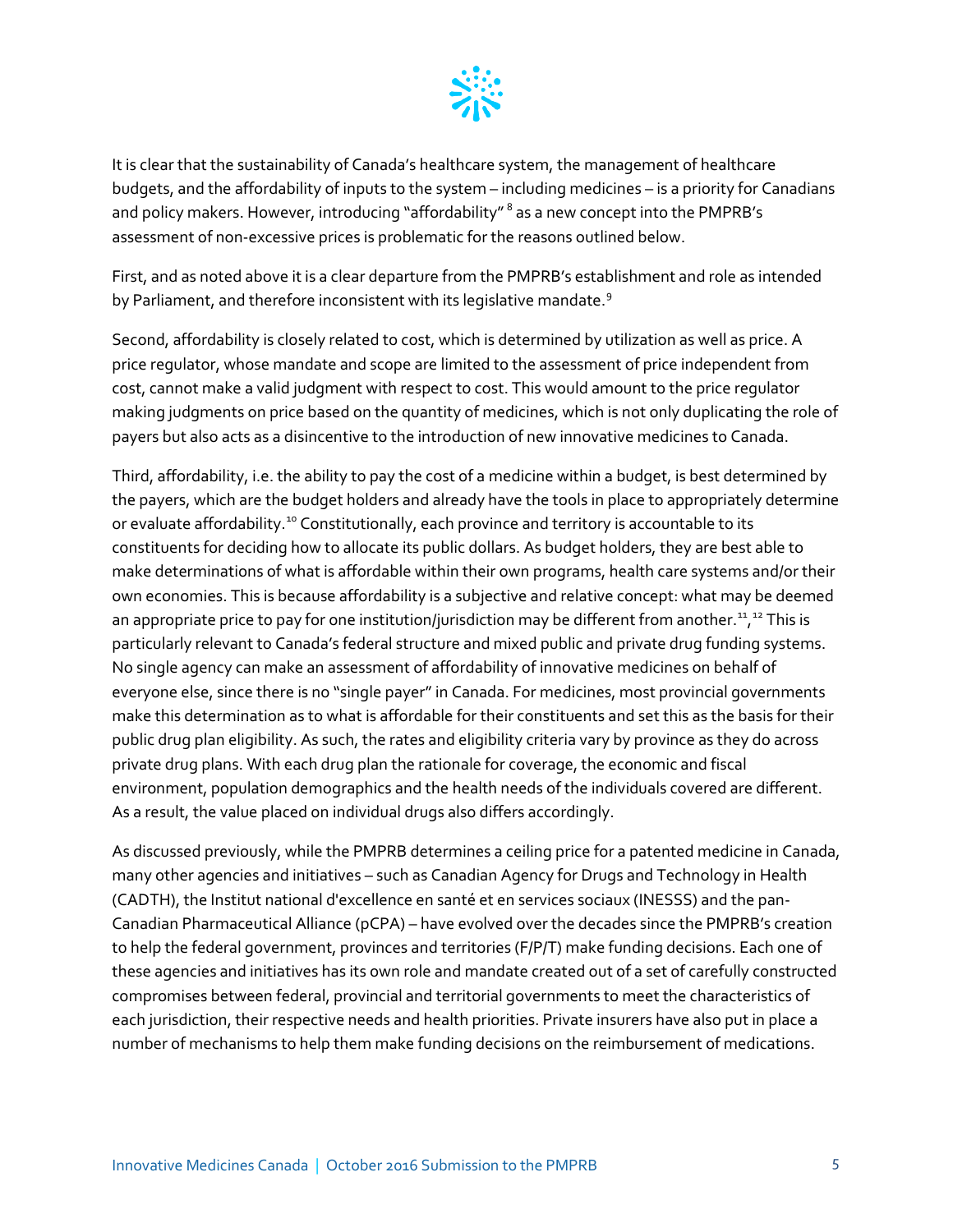

We do not believe that the PMPRB is the appropriate agency to decide the appropriate threshold for the affordability for medicines for Canadian payers. The PMPRB is not accountable for spending decisions, does not select drugs for reimbursement, does not pay for medicines, and does not have visibility to drug and health budgets. Other agencies and jurisdictions within the current environment are charged with these roles, and are better placed to work collaboratively and/or negotiate with the industry to answer these questions. Considerations and determinations of affordability are best left to budget holders who are able to make trade-off decisions based on their needs and objectives and are accountable to their constituents. A change of the PMPRB's Guidelines to work itself into this system would broaden its jurisdiction into areas where responsibility rests with other agencies and jurisdictions and the manufacturers from whom they purchase medicines (e.g. CADTH/INESSS, pCPA, the F/P/Ts, and the private insurance industry), creating confusion, overlap and duplication in mandates as well as loss of formal accountability of federal and provincial/territorial governments in health care.

Finally, the notion that the PMPRB would assess the affordability rather than the excessiveness of pricing is inconsistent with other federal regimes that regulate rates. Indeed, an analysis of the relevant legislation depicts a federal regulatory environment that seeks to promote reasonableness and trade. The Canadian Dairy Commission, for example, is mandated by legislation to establish and operate a program in respect of the prices of milk or cream "necessary for the competitive international trade in, and the promotion and facilitation of the marketing of, dairy products"<sup>[13](#page-33-5)</sup>. Other goods and services that are subject to similar federal regulated industry pricing oversight include wheat<sup>[14](#page-33-6)</sup>, postage<sup>[15](#page-33-7)</sup>, telecommunications<sup>[16](#page-33-8)</sup>, oil and gas<sup>[17](#page-33-9)</sup>, sources of natural energy<sup>18</sup>, and air transportation<sup>19</sup>. All of these regimes were established to regulate or monitor price thresholds more stringent than PMPRB, but none of them attempts to measure or assess for affordability.

> **The scope of the PMPRB mandate should not be expanded to include the notion of "affordability". Affordability is best determined by the budget holders that already have the tools in place to appropriately determine or evaluate affordability.**

#### <span id="page-10-0"></span>**d. Approach to Modernizing the PMPRB Guidelines**

Innovative Medicines Canada encourages PMPRB to explore mechanisms to best complement the work of CADTH/INESSS, pCPA and private payers through its price oversight and reporting function while maintaining its mandate. We caution against creating mechanisms that would duplicate the ongoing work of processes that support the assessment of value of money for patented drugs.

Any discussion with respect to the mandate of the PMPRB and potential changes to the Guidelines should have a clearly stated objective and be supported by analysis that there is a clear problem that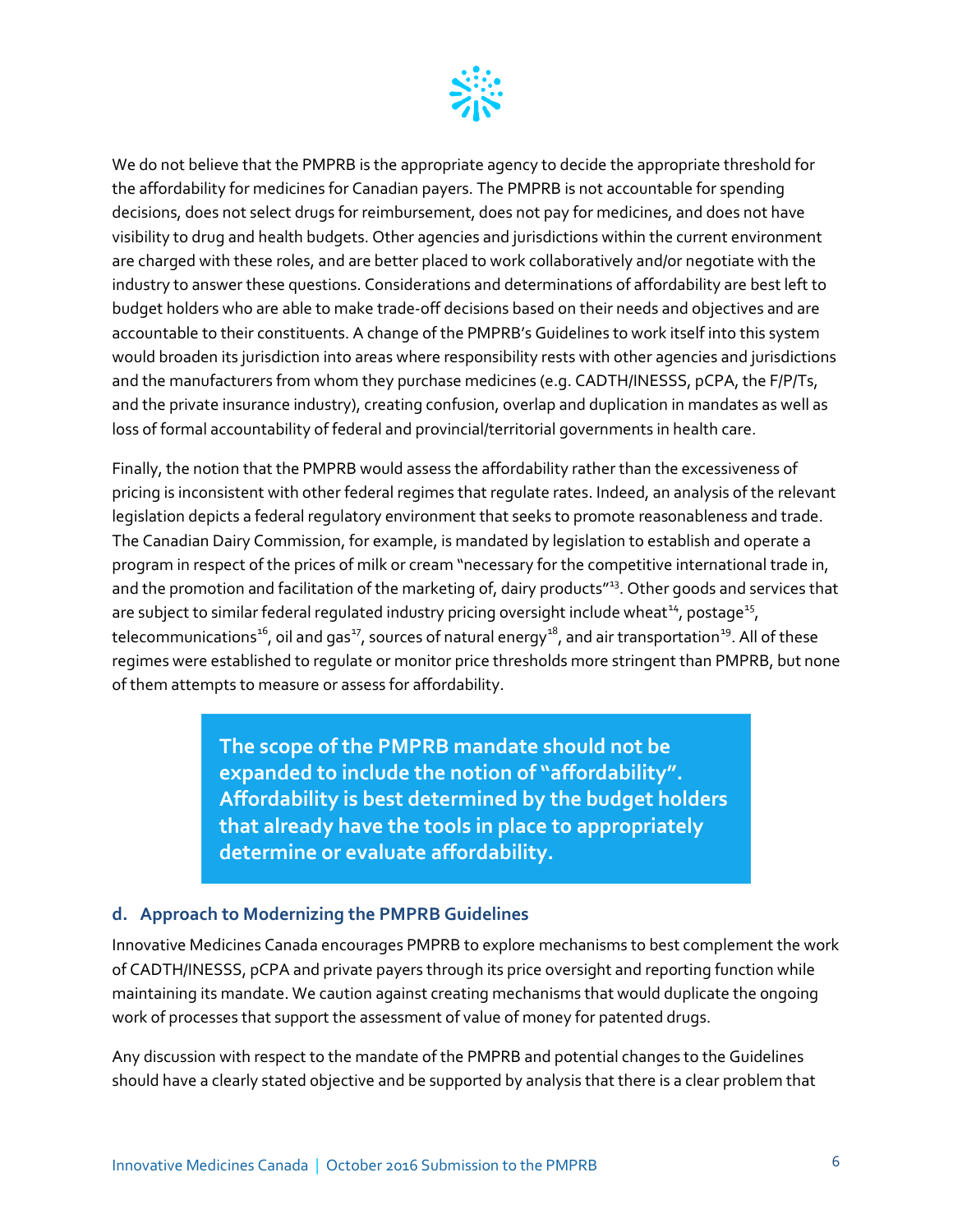

needs to be addressed and, importantly, that PMPRB is best placed to address the problem. We must be mindful of the environment in which PMPRB operates and the implications these mandate changes may cause across the health care system.

In making any reform to the pricing and reimbursement system, we should remember that Canada is a wealthy G7 country with a high quality healthcare system. We should be building a system that makes available the widest array of heath technology choices and provides optimal access to the most appropriate choices for individuals. While it is true that technological advances require tough choices to be made, we are much better off for the progress that science has produced.

The intellectual property changes that led to the creation of PMPRB were bold, optimistic and visionary. There were dramatic health and industrial policy objectives and the changes realized significant improvements in both the health research enterprise in Canada and the availability of innovative medicines for Canadians and the resulting improvements in health outcomes. Life expectancy and mortality rates have improved significantly as a result of investments made by Canadian governments and payers in innovative medicines<sup>[20](#page-33-12)</sup> and diseases that were once a life sentence are now manageable illnesses that enable Canadians to continue contributing to the economy and society.

The innovative pharmaceutical industry is poised to continue to make significant contributions to the health of Canadians and to Canada's economy. The science of medicine continues to make significant advancements in multiple areas. Canada will need a system to assess, understand, and make the best use of emerging and future technologies like gene therapies, personalized medicines or bioelectronics. Canada will need a system designed to make best use of these innovative medicines.

Innovative medicines are increasingly viewed solely as a cost driver. While the clinical value of our medicines is often acknowledged, the systems being established to pay for those medicines are treating them as a commodity as opposed to an investment in health outcomes. We are approaching a point where the incremental evolution of the pharmaceutical reimbursement landscape will no longer yield the best health or economic outcomes for Canada.

While recognizing fiscal constraints, we should collectively aspire to more ambitious goals. We should aspire to create a marketplace that encourages market entry of new medicines. This approach will benefit both payers and patients. Payers will benefit from greater levels of competition, and patients will benefit from having more options available to them and their health care practitioners.

Innovative Medicines Canada is prepared to work with governments in Canada to build a predictable, stable and sustainable role for the innovative pharmaceutical industry and ensuring Canadians continue to get value from their expenditures. In particular, we are keen to engage with public and private payers, Health Canada, CADTH and INESSS to help evolve the drug review mechanisms to address issues of clinical value and value for money, with the objective of improving timely and affordable access of innovative medicines to Canadians.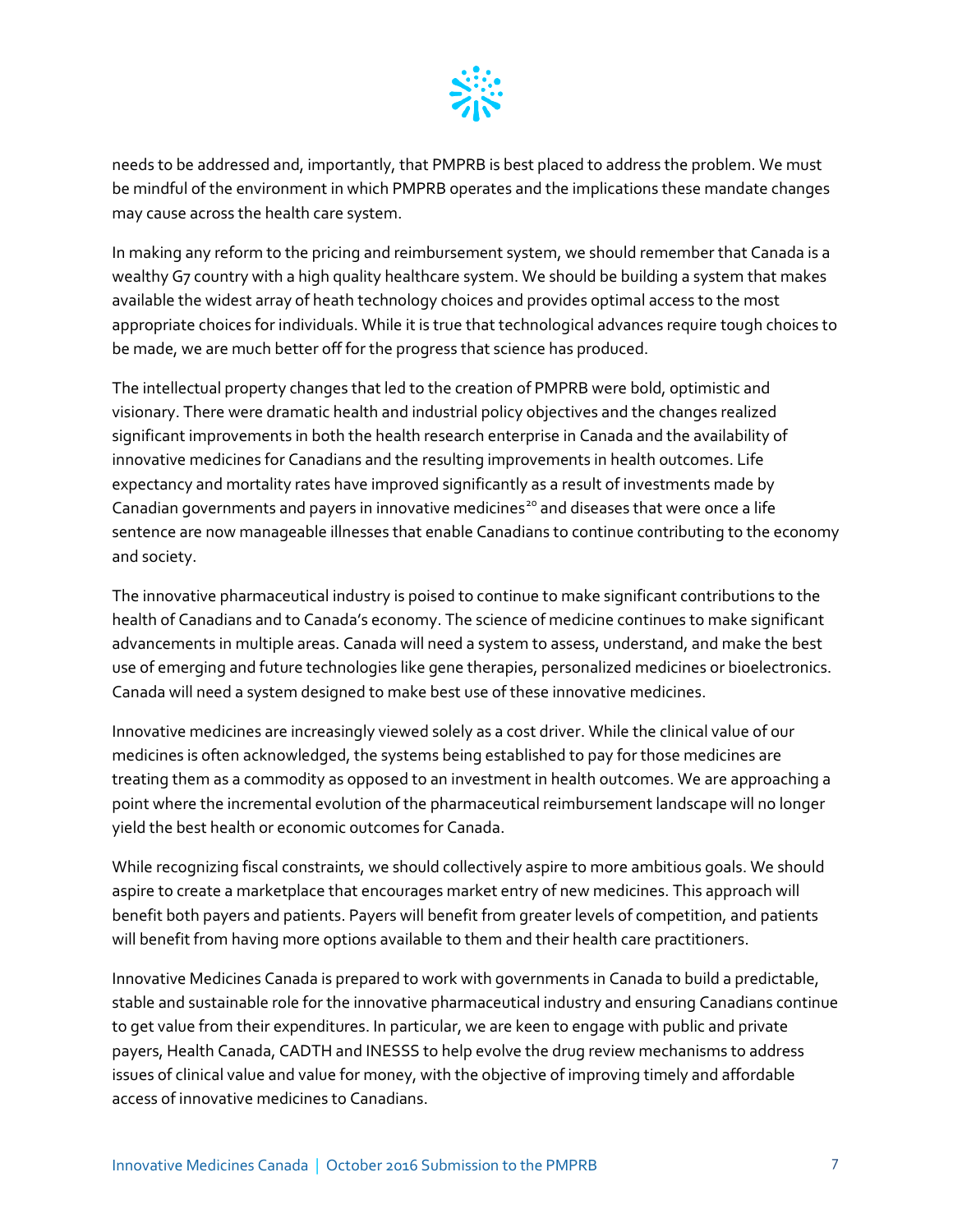

**The PMPRB should ensure that its activities complement, not duplicate or overlap with, the work of CADTH, INESSS, pCPA and private payers through its price oversight and reporting function.** 

# <span id="page-12-0"></span>**3. EVOLUTION OF CANADA'S PHARMACEUTICAL LANDSCAPE**

Innovative Medicines Canada and its members acknowledge some of the underlying challenges and contextual issues raised in the *Discussion Paper* – namely the sustainability and management of healthcare budgets. At the same time, the policy case for substantial changes to how the Guidelines function merits closer examination, beginning with a better understanding of the evolution of Canada's pharmaceutical landscape since the creation of the PMPRB, including:

- changing pricing and reimbursement environment for public payers;
- differential pricing for public and private markets;
- trends in utilization and expenditures on patented medicines in Canada; and
- Outstanding access gaps to medicines.

# <span id="page-12-1"></span>**a. Changing Pricing and Reimbursement Environment for Public Payers**

Since the creation of the PMPRB, the overall operating environment for pricing and access decisions for patented medicine manufacturers has changed dramatically. While the PMPRB plays the important role of determining a ceiling price for a patented medicine, several other agencies and processes have been established and modernized over the last two decades to assist the governments to make sometimes difficult funding decisions, including:

- **Health technology assessment agencies:** The CADTH makes reimbursement recommendations to Canada's provinces and territories (except Québec) on the medicine's cost-effectiveness, or value-for-money. INESSS does the same for Québec. These recommendations assist public drug plans in making coverage decisions. Drug plans are the ones that hold the ultimate power to decide if and how a medicine will be reimbursed, based on that government's priorities and budget, and at what price.
- **Pricing agreements:** Following a recommendation from CADTH and/or INESSS, the reimbursement "price" is often determined through negotiation of product listing agreements between public drug plans and manufacturers. Public drug plans are now also jointly negotiating the terms of these agreements with manufacturers through the pan-Canadian Pharmaceutical Alliance (pCPA).<sup>[21](#page-33-13)</sup> Formed at the direction of the Premiers at the Council of the Federation, the pCPA includes all provinces and territories and the federal drug plans. As of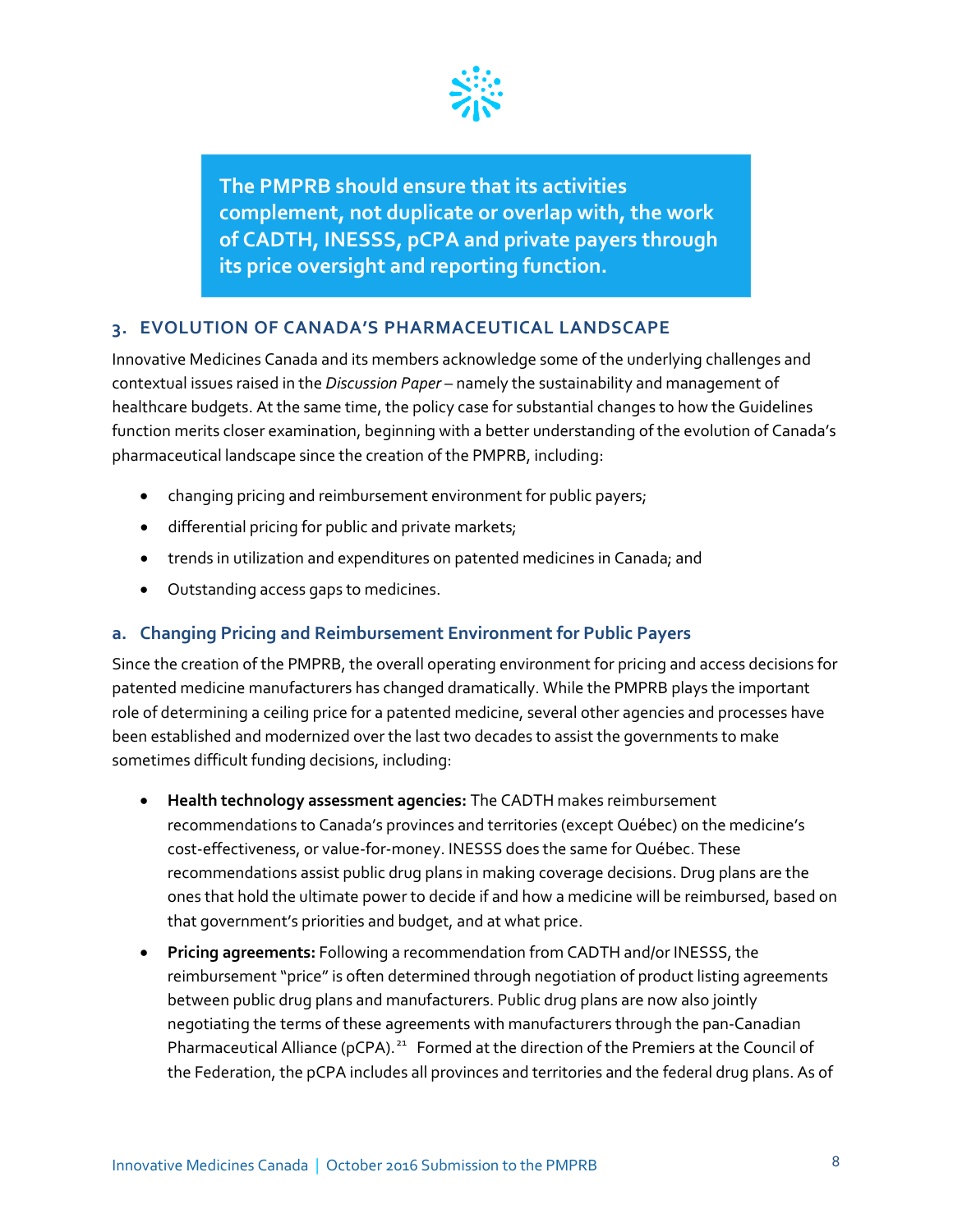

April 2016, an estimated \$712 million in combined savings annually has been realized for publicly funded drug plans (on 95 patented medicines and  $18$  generic drugs). <sup>[22](#page-33-14)</sup>

With the introduction of product listing agreements and the pCPA, price negotiation is now a common part of the reimbursement process to assess affordability and ensure appropriate coverage for the vulnerable populations who are beneficiaries of the public drug plans in Canada. Governments also use various plan management tools that restrict coverage for medicines to limited circumstances based principally on cost-effectiveness determinations.

| Role                | Organization                                       | <b>Action</b>            | <b>Standard of measure</b>                                               |
|---------------------|----------------------------------------------------|--------------------------|--------------------------------------------------------------------------|
| Market<br>Approval  | Health Canada                                      | Evaluates, Decides       | Safety, Effectiveness, Quality                                           |
| <b>Price Review</b> | <b>PMPRB</b>                                       | <b>Reviews</b>           | <b>Non-excessive prices</b>                                              |
| <b>HTA</b>          | Common Drug<br>Review (CDR)                        | Evaluates,<br>Recommends | <b>Clinical &amp; Cost Effectiveness</b>                                 |
| <b>HTA</b>          | pan-Canadian<br>Oncology Drug<br>Review<br>(pCODR) | Evaluates,<br>Recommends | <b>Clinical &amp; Cost Effectiveness</b>                                 |
| <b>HTA</b>          | <b>INESSS</b>                                      | Evaluates,<br>Recommends | Clinical & Cost Effectiveness and<br>population & system impacts         |
| Negotiation         | pCPA                                               | Negotiates               | Cost, expenditure, affordability                                         |
| Listing decision    | Drug Plan                                          | Decide                   | Access to new medicines, manage<br>expenditures, determine affordability |

# <span id="page-13-0"></span>**b. Differential Pricing for Public and Private Markets**

In making reimbursement decisions, all governments recognize they have an obligation to provide more help to their most vulnerable citizens. While publicly funded drug plans vary across Canada in eligibility and reimbursement, those on social assistance and seniors are consistently eligible recipients. While Canadians older than age 65 account for less than 15% of the population, 66% of seniors are taking five or more prescription medicines and account for  $45%$  of public health care spend.<sup>[23](#page-33-15)</sup> Given that the vast majority of health care spending is borne by public financing and that publicly funded drug plans cover society's most vulnerable populations, preferential pricing is provided to public sector payers. Provincial governments initiated negotiated rebates in order to achieve better access to drugs and to achieve optimal value for taxpayers' money.<sup>[24](#page-33-16)</sup> The pCPA was established to further advance this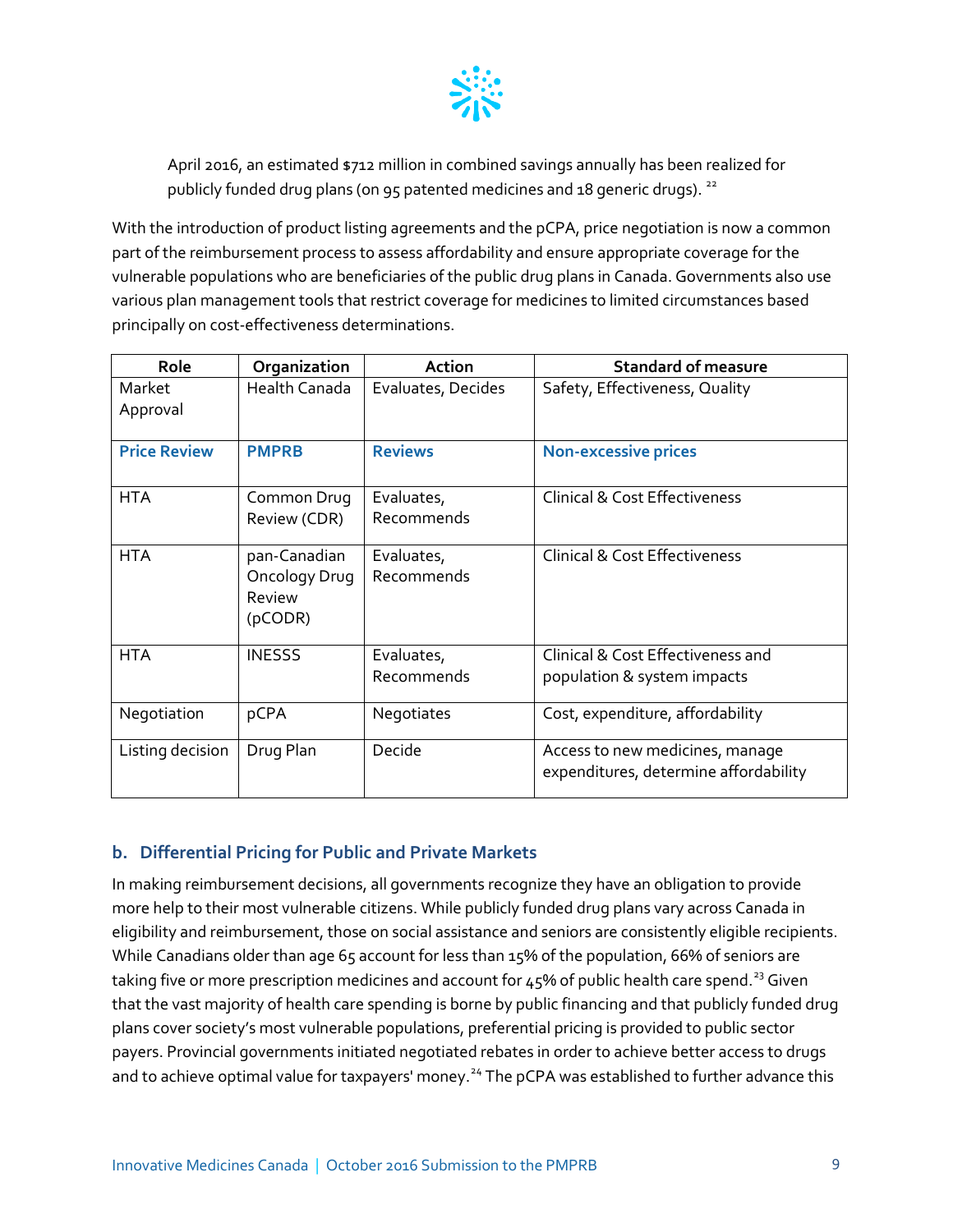

objective and increase access to new medicines, improve consistency of decisions, reduce duplication, and lower drug costs through collective negotiations.<sup>[25](#page-33-17)</sup>

Innovative Medicines Canada strongly believes that this system of differential pricing, which preferentially benefits public payers as custodians of those individuals they have deemed to be society's most vulnerable, is fully aligned with Canada's social contract, which supports preferential targeting of resources to protect against an inability to pay.

At the same time, private drug plans have introduced a number of tools to assess value, negotiate reimbursement terms and ensure drug plan sustainability. Various industry players, such as pharmacy benefit managers and insurance carriers, conduct their own health technology assessment to determine, based on their own plan sponsors client profile, the value of a particular medicine (e.g. TELUS Health and ReVue, Manulife and DrugWatch, Medavie and its Medication Advisory Panel). Like public drug plans, they too negotiate drug prices with innovative medicines manufacturers to determine the best value for their members. In addition, they offer a variety of formularies and plan design features not seen in the public sector to manage the cost of their drug plans and overall health benefits plans. This includes multi-tiered formularies, prescribing appropriateness and cost-sharing mechanisms, case management programs, adherence programs, preferred provider networks, and industry level pooling.<sup>[26](#page-33-18)</sup>

Private drug plans are most often managed by large for-profit insurance carriers and/or pharmacy benefit managers. Each has the incentive structure, program design and capability to negotiate with innovative medicines companies to achieve best value for its clients in a commercial setting. They are well positioned to make their own value judgments and to negotiate accordingly. Similar to the public sector, the terms of these arrangements can include the conditions of a medicine's coverage as well as the price of a medicine. However, unlike the public sector, confidential negotiations enable benefit providers to market highly competitive plans to their existing or prospective clients<sup>[27](#page-33-19)</sup>. These arrangements are beyond just the price of innovative medicines, but also include negotiations with specialty distribution channels and retail pharmacy for preferred provider arrangements. These are some of the ways that private payers have unique opportunities to control the overall costs of drug plans while increasing their competitiveness in the marketplace.<sup>[28](#page-33-3)</sup>

# <span id="page-14-0"></span>**c. Trends in Utilization and Expenditures of Patented Medicines in Canada**

Spending on patented medicines represents a small and declining proportion of total health spending and of GDP, and has been growing at a much slower rate than other components of health spending that account for much larger proportions of health spending.

In 2014, patented drugs accounted for 6.4% of total health spending in Canada in 2014 – the same percentage as in the year 2000 (see *[Figure 2](#page-15-0)* next page).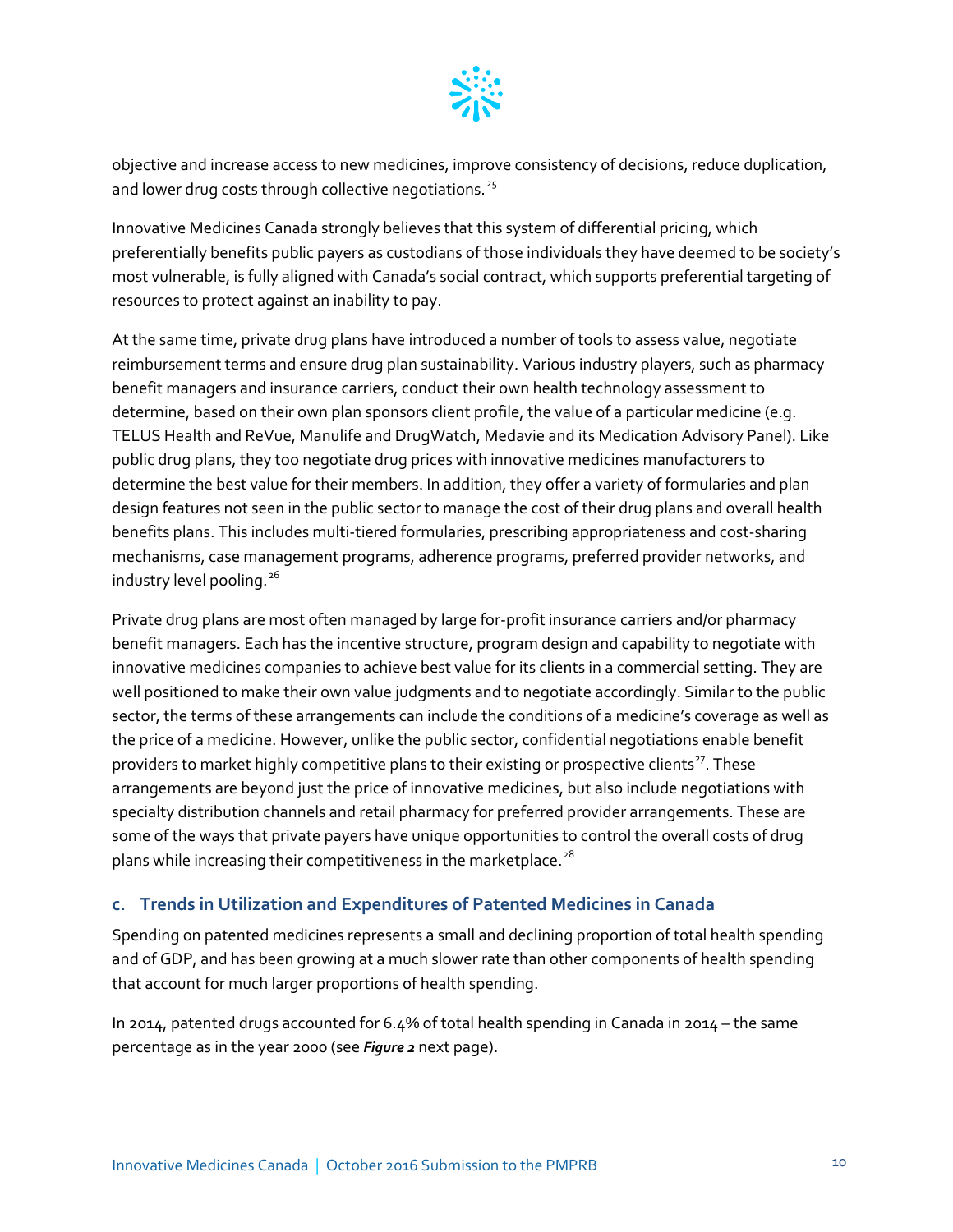

Of note, payers and Canadian patients spend a considerable amount in addition to patented medicines, on other items such as generic medicines, pharmacist dispensing fees, distribution costs, which add up to **more than** the spending on patented medicines (*[Figure 3](#page-15-1)*).

<span id="page-15-0"></span>



Spending on patented drugs has grown much slower than spending on the rest of healthcare. From 2009 to 2014, per capita spending on patented drugs grew by only 0.5% in total over the entire period. By comparison, per capita spending on all other health care (excluding patented drugs) grew by 13.1% (*[Figure 4](#page-15-2)* next page).

<span id="page-15-1"></span>



Although the total market is expanding, per capita spending on patented drugs accounted for less than 1 percent (0.69%) of 2014 per capita GDP, which is roughly the same as 15 years ago (o.67%).  $31$ 

Canada's market for pharmaceuticals has many unique characteristics compared to other jurisdictions. It is one of

<span id="page-15-2"></span>the few countries that have both a substantial public reimbursement system as well as a significant private insurance system.<sup>[32](#page-33-22)</sup> It is estimated that prescription drug spending in Canada is 43% public drug plans, 36% private insurance, and 22% out of pocket.<sup>[33](#page-33-23)</sup>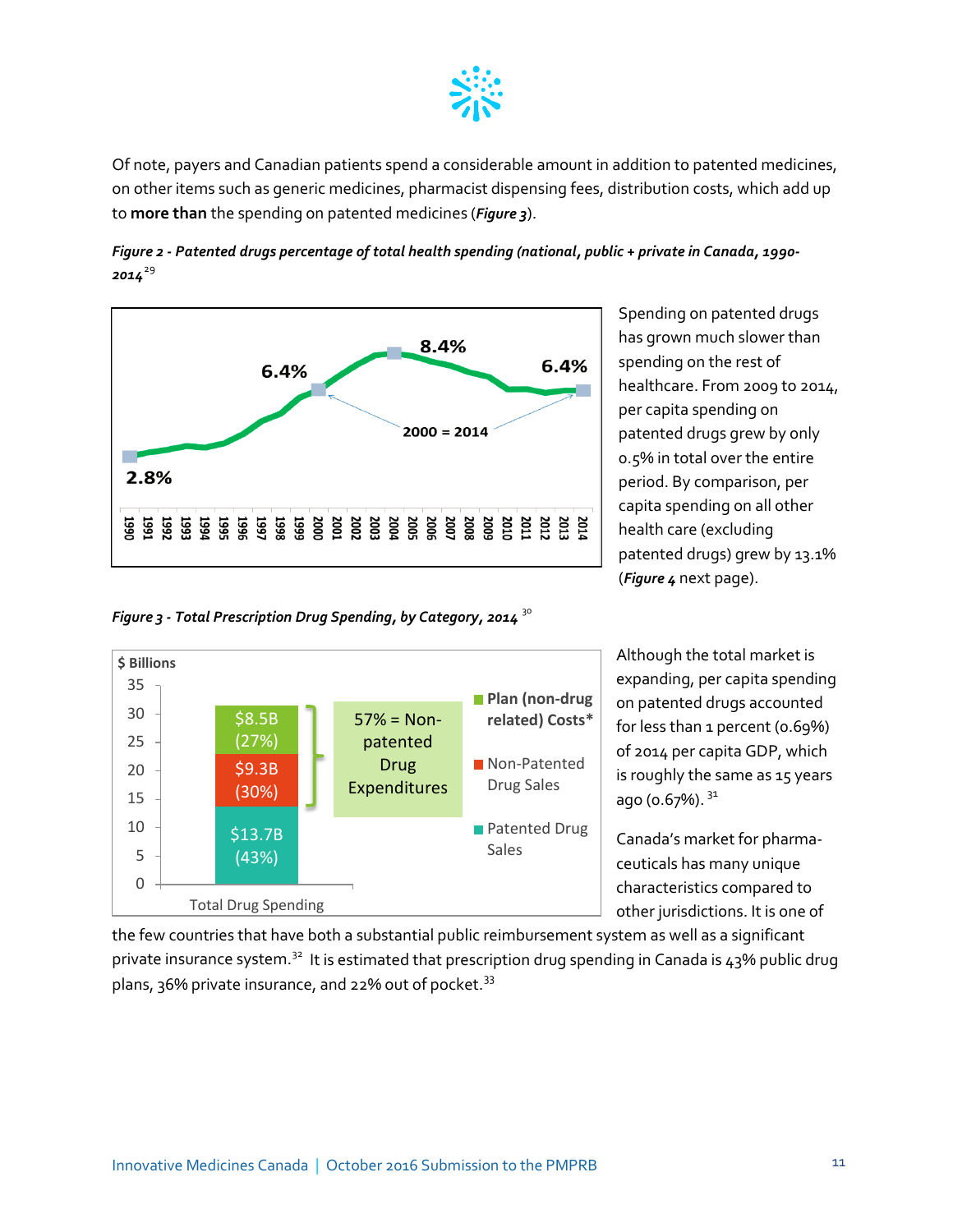

*Figure 4 - Total Health Care Spending per capita, by Category, 2014*[34](#page-33-24)



<span id="page-16-0"></span>*Figure 5 – Estimated public drug plan spending on patented drugs as a percentage of total Provincial government health spending, 1990-2014*[35](#page-33-25)



It is estimated that total public drug plan spending on *patented*  prescribed drugs represented 3.5% of the total spending by provincial-territorial governments on all health care in 2014 – the same percentage as in the year 1999 (*[Figure 5](#page-16-0)*).

An estimated one fifth of

prescription pharmaceutical spending in Canada is cash payments by individuals (\$5.1 billion in 2014).<sup>36</sup> This amount includes the direct costs of medicines and additional prescription costs (dispensing fees and mark-ups) paid in full by some individuals, as well as the cost-sharing portions of prescriptions like deductibles, co-pays, and co-insurance.

Canadian individuals pay nearly as much out of pocket on total health services as private insurance (\$30.5 billion in 2014).<sup>[37](#page-33-27)</sup> However, prescription drug expenditures (\$5.1 billion) represent only 17% of total out of pocket health spending for Canadians. Canadians spent even more on non-prescription medicines and health supplies ( $$6.1$  billion),  $38$  which are typically not covered by insurance plans, although the largest out of pocket spending for Canadian individuals is other professionals, representing 30% of total health care out of pocket spending.<sup>[39](#page-33-29)</sup> Out of pocket household spending on prescription medicines across Canada has *declined* in recent years by 17%, and on average is \$408 per household per year.<sup>[40](#page-33-30)</sup>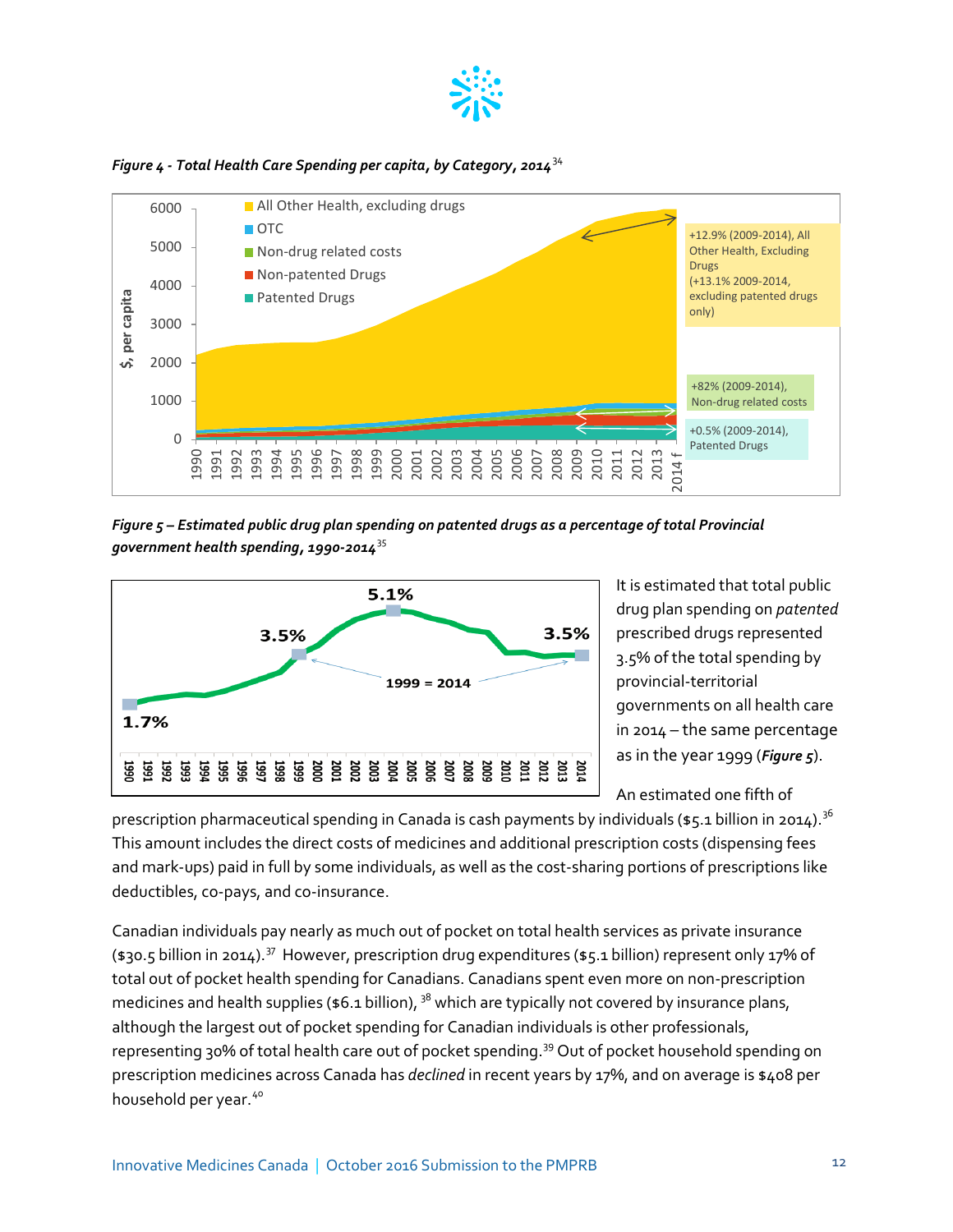

**Expenditures on Patented Medicines are not disproportionately contributing to the growth in health system spending. The growth comes mainly rom other segments of health care.**

#### <span id="page-17-0"></span>**d. Outstanding Access Gaps to Medicines**

Innovative Medicines Canada recognizes that while many mechanisms — described above — exist within the Canadian system to successfully address the price and affordability of innovative medicines, concerns remain. Although the vast majority of Canadians are covered under a public or private drug plan, some Canadians struggle with affordability because they have inadequate levels of drug coverage: they are uninsured or underinsured. It is these individuals who bear the burden of paying the full cost of their innovative medicines out-of-pocket.

However, the scope and the causes of this issue are not known.  $^{41}$  $^{41}$  $^{41}$  Depending on the definition used, anywhere from  $1\%^{42}$  $1\%^{42}$  $1\%^{42}$  to 20%<sup>[43](#page-33-32)</sup> of Canadians are uninsured or underinsured and 10% indicate they cannot afford their medicines.<sup>[44](#page-33-33)</sup> This can be for a variety of reasons: individuals who have high deductible payments or copayments, medicines that are not covered under their drug plan, those who cannot afford to purchase private insurance, and those who choose not to insure.

In recognition of this, the members of Innovative Medicines Canada have long established and maintained a variety of support programs to make their products available to those individuals at no fee or reduced fee. Between 2010 and 2014, KPMG has measured more than \$770 million in product donations by member companies made through compassionate use and special access programs in Canada.[45](#page-33-34) Of note, this amount does not include the substantial financial considerations, through copayment assistance, etc. made to individuals in need.

Innovative Medicines Canada believes that all Canadians should have access to the medicines they need, without affordability as a barrier. We are committed to working as a strategic partner with government and other stakeholders to help define the scope of this problem and bring forward solutions to address this gap in the system. However, we do not believe that changing the PMPRB Guidelines to reduce pricing thresholds for patented medicines will solve the problem of individuals facing affordability challenges due to lack of or insufficient drug coverage in Canada. Solving this problem will require innovative collaboration amongst the federal, provincial and territorial governments, the pharmaceutical industry, and private insurers.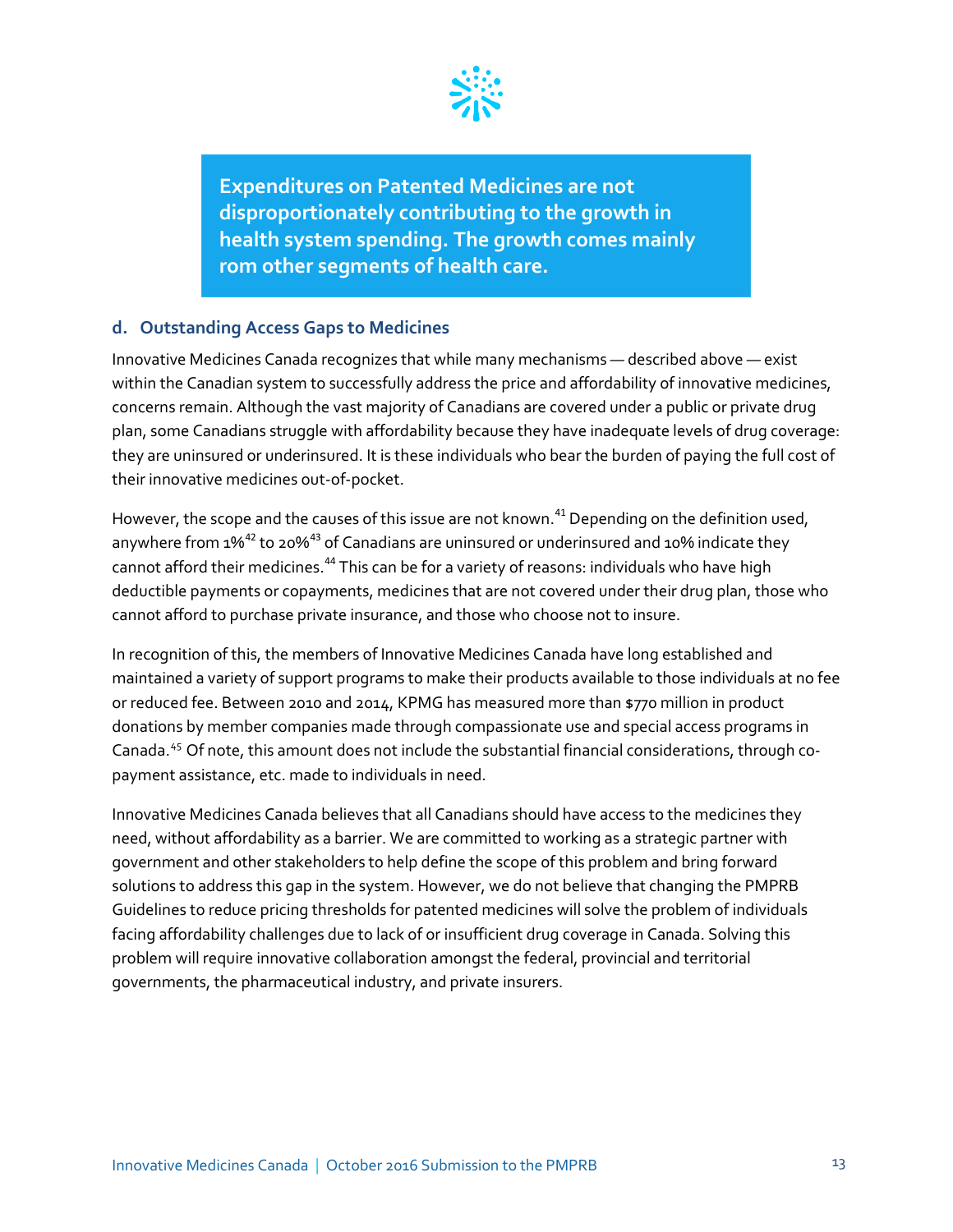

# <span id="page-18-0"></span>**4. VALUE THAT MEDICINES AND THE PHARMACEUTICAL INDUSTRY BRING TO CANADA**

#### <span id="page-18-1"></span>**a. Value of Innovative Medicines**

Access to medicines is a key component to a quality health system. There is no doubt that innovation in medicines has made a significant contribution to improving health outcomes in Canada and around the world. For this reason, virtually all stakeholders agree that Canadians should have the best possible access to innovative medicines.

With daily advances in modern medicine, Innovative Medicines Canada's members play an integral role in the health of Canadians by providing new and innovative therapies. Innovative medicines are one of the most cost effective means to deliver quality health care to Canadians. There is also ample evidence that pharmaceutical innovation improves individual and population health outcomes, reduces potential health system costs and reduces indirect societal costs like economic productivity losses from untreated or under-treated illness. In recent years we have seen significant advancements in treatments across several therapeutic areas, many filling a previously unmet medical need.

Innovative medicines make substantial contributions to patients' lives and the health care system. They help prevent, manage and often cure diseases while also avoiding or reducing costly hospital stays, invasive surgical procedures, and a lifetime of chronic illness. For example, with a \$1.2 billion expenditure on 6 classes of innovative medicines in 2012, there was a return of \$2.4 billion in health care savings and productivity gains. <sup>[46](#page-33-35)</sup> Recent analysis also demonstrates the societal and corporate benefits of specialty medicines<sup>[47](#page-33-36)</sup> as well as the reduction in hospital stays with the introduction of innovative cancer medicines. [48](#page-33-8)

Today, the challenge is to recognize the common objectives of all parties — payers, administrators, policy makers, healthcare professionals, patients, and industry — and find ways to build solutions that reflect the unique properties of the Canadian system and provide the best possible access to new medicines for Canadians.

# <span id="page-18-2"></span>**b. Pharmaceutical Research & Development and Investment in Canada**

The research and development (R&D) model for innovative medicines has changed significantly since the PMPRB was established. In 1987, the dominant R&D model was in the form of large, centralized research facilities and this is the type of investment PMPRB captures in its reporting. Today, the focus is on collaborative models of innovation with partnerships among public and private research institutions.

At the center of all this has been the emergence of clustered networks of academic and research institutes – along with start-ups and spin-offs, commercialization centers and virtual research labs that combine skills and know-how across disciplines and distance. Unfortunately, however, the vast majority of these investments in Canada are not captured by the PMPRB.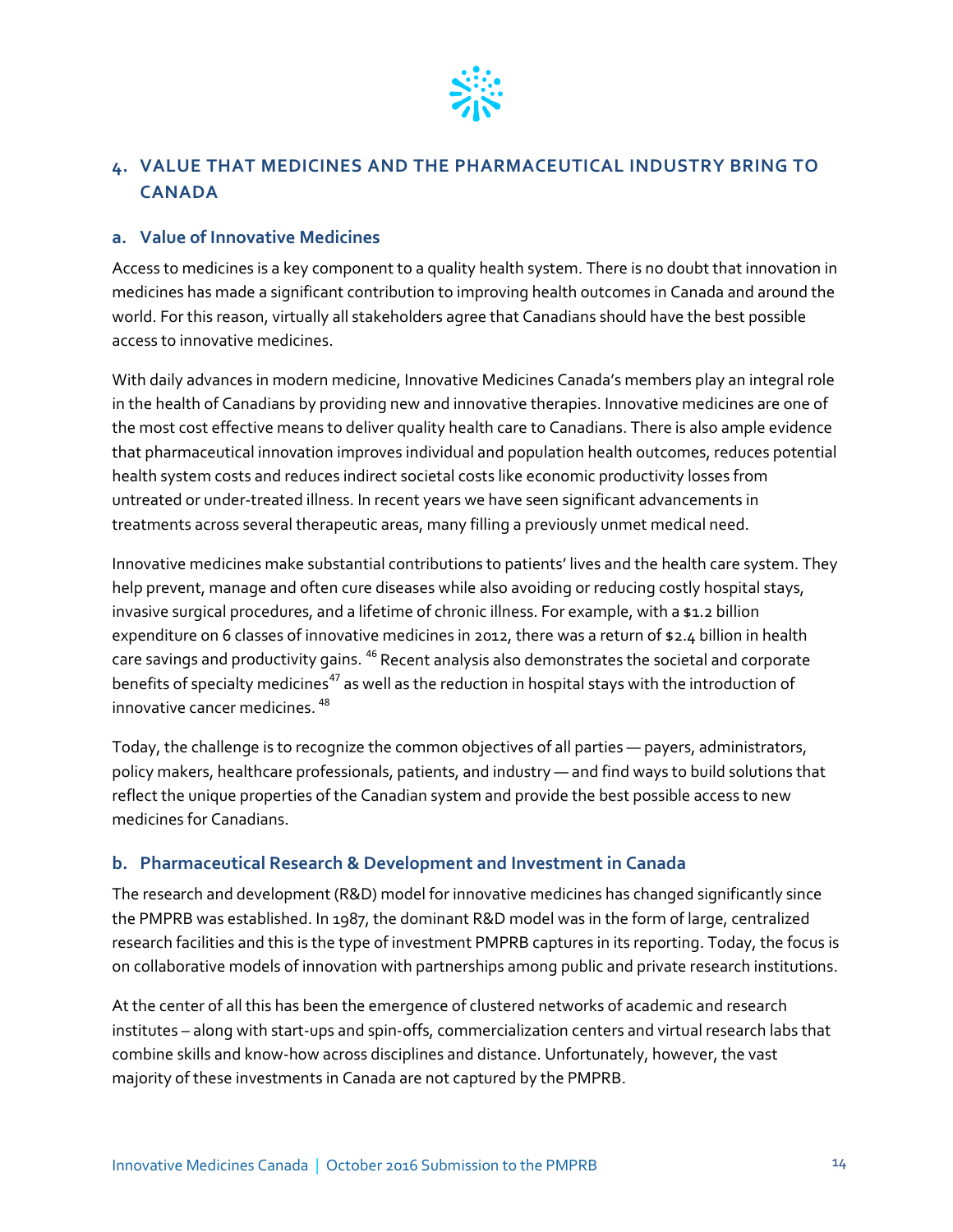

In recognition of the significant improvement to the investment climate for patented pharmaceuticals PMAC (Innovative Medicines Canada's predecessor) undertook to increase investments in Canada. This included increasing research & development intensity in Canada to 10% of sales (R&D to Sales ratio) and several investment targets totaling approximately \$5.5 billion over the next 15 years.<sup>[49](#page-33-37)</sup> All of these undertakings assumed no substantial change to international and national business and regulatory environments. In 1998<sup>[50](#page-33-38)</sup> the Auditor General of Canada noted, "the [PMPRB] reported that the brand name pharmaceutical industry had met its commitment" and recommended a review of "whether the reporting of pharmaceutical R&D expenditures continues to be relevant."

In 2011, there was general agreement on the need to gain a better understanding of the full spectrum of R&D spending in Canada. A Committee was formed, chaired by Industry Canada (now Innovation, Science and Economic Development) with membership from the Canadian Institutes of Health Research (CIHR), PMPRB, and Innovative Medicines Canada. Using criteria set by this committee to capture R&D not reported by the PMPRB, KPMG has measured in excess of *\$1 billion* in R&D expenditures since 2010 has not been counted by the PMPRB methodology.<sup>[51](#page-33-39)</sup> These include: investments made via Canadian venture capital; direct investments by foreign affiliates; contributions to university endowments; and costs associated with a company in development phase with no products on the market. It should also be recognized that none of the substantial research activities conducted by pre-commercial companies is measured by PMPRB, as these companies are not "patentees" and are therefore not subject to PMPRB oversight.

The ambitious policy change was most certainly a success for many years, with substantial expansion of both the economic footprint of innovative companies and the health research enterprise in Canada. There is no doubt, however, that there have been substantial and profound changes to the business and regulatory environments in Canada and globally.

Innovative Medicines Canada remains committed to exploring ways with governments, health research institutes, biotechnology companies and researchers to expand our R&D and investment footprint in Canada in the coming years.

# <span id="page-19-0"></span>**5. PMPRB DISCUSSION PAPER THEMES**

The Discussion Paper identifies several issues regarding how the PMPRB Guidelines are operationalized, which touch upon current price tests, including how patented drugs are categorized for therapeutic benefit, which jurisdictions and markets are appropriate for comparison and review purposes and how patented drugs are scrutinized on an ongoing basis. We provide preliminary comments on each of these areas below.

#### <span id="page-19-1"></span>**a. Therapeutic Benefit**

The current rules already allow the Board to categorize drugs based on therapeutic benefit, and determine a ceiling price that it believes reflects the level of innovation. If the Board determines that a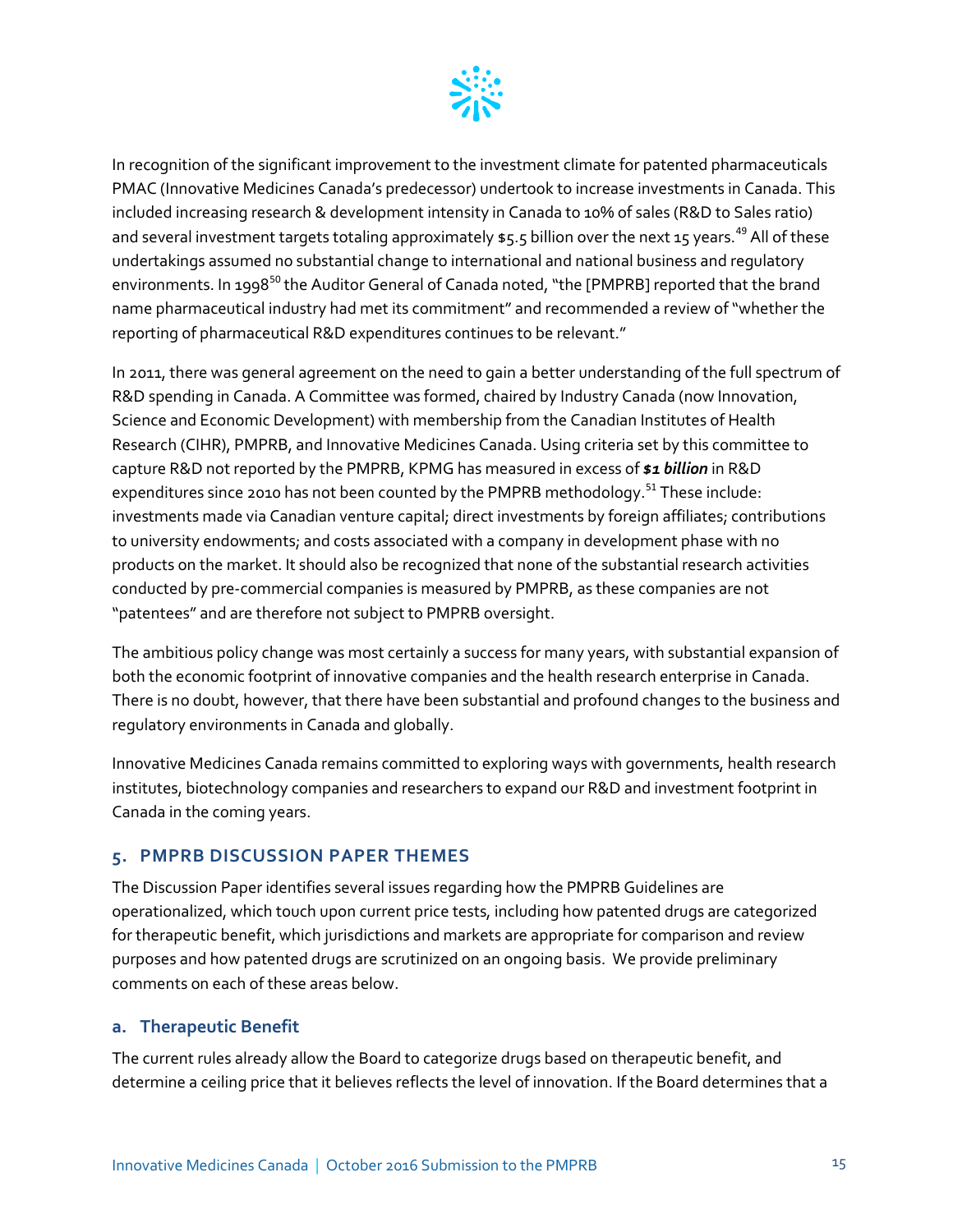

product has "little or no" added therapeutic benefit, relative to other drugs that are available, the price cannot exceed that of the other drugs within the category. If the Board decides that there is added therapeutic benefit, then prices can be set higher, but there are several other factors that continue to limit the ceiling price throughout the life cycle of patented medicines. Higher pricing is only permitted when a new drug in an existing class is shown to add therapeutic value or improvement, and ongoing prices are limited by the maximum price in the PMPRB7 countries.

In other words, the PMPRB Guidelines and regime already ensure protection against potential abuse of a statutory monopoly by establishing a clear, predictable ceiling price in Canada, under which health systems and consumers can determine their own affordability and reimbursement terms and incentivize new entrants into therapeutic classes that compete for market share and demonstrating payer and patient value through the HTA and payer reimbursement systems.

The *Discussion Paper* suggests a new approach, substituting measures of the potential for abuse of monopoly for the categorization based on therapeutic benefit. A new factor is suggested to trigger regulatory scrutiny (and regulatory relief – presumably lower regulated ceiling prices), for drugs that have a launch price that exceeds a "pre-established threshold or that is likely to cause rationing by public and private drug plans based on cost or projected usage," or which has "few, if any, competitors in its therapeutic class[…]" The rationale for enhanced regulatory scrutiny is market concentration among patentees and increased spending on "high cost" specialty drugs. We are aware of no other jurisdiction that takes such an approach.

As with the question of affordability, we do not believe it is appropriate for PMPRB to attempt to assess or make determinations about rationing or budget impact in establishing a non-excessive price determination.

The therapeutic benefit of a medicine is central to determining the cost benefit, clinical benefit, the role in therapy and the opportunity cost of not using the medicine. Therapeutic benefit is also central to determine the comparative benefit of competing products, therapies, and treatments. It is difficult to foresee how a model that does not consider or rely on therapeutic benefit might function.

Having said that, the foundation for the proposed changes merits additional analysis. The Discussion Paper includes a summary question on therapeutic benefit, inquiring whether PMPRB should adapt its guidelines to questions of "market dynamics, high prices or affordability" and "prioritize its enforcement resources on cases where payers are most in need of regulatory relief." A "risk-based" approach that employs a tiered level of regulatory oversight may be appropriate, and most efficient.

For many products under PMPRB jurisdiction, there are clear external price signals, including those with generic competitors, slight or no improvement category medicines, and those with robust HTA assessments. For one example, the PMPRB should take the guidelines modernization opportunity to consider reducing oversight in selected cases, for example, for multi-source patented products. As noted above, if the PMPRB only reviewed single-source patented products, Canadian prices drop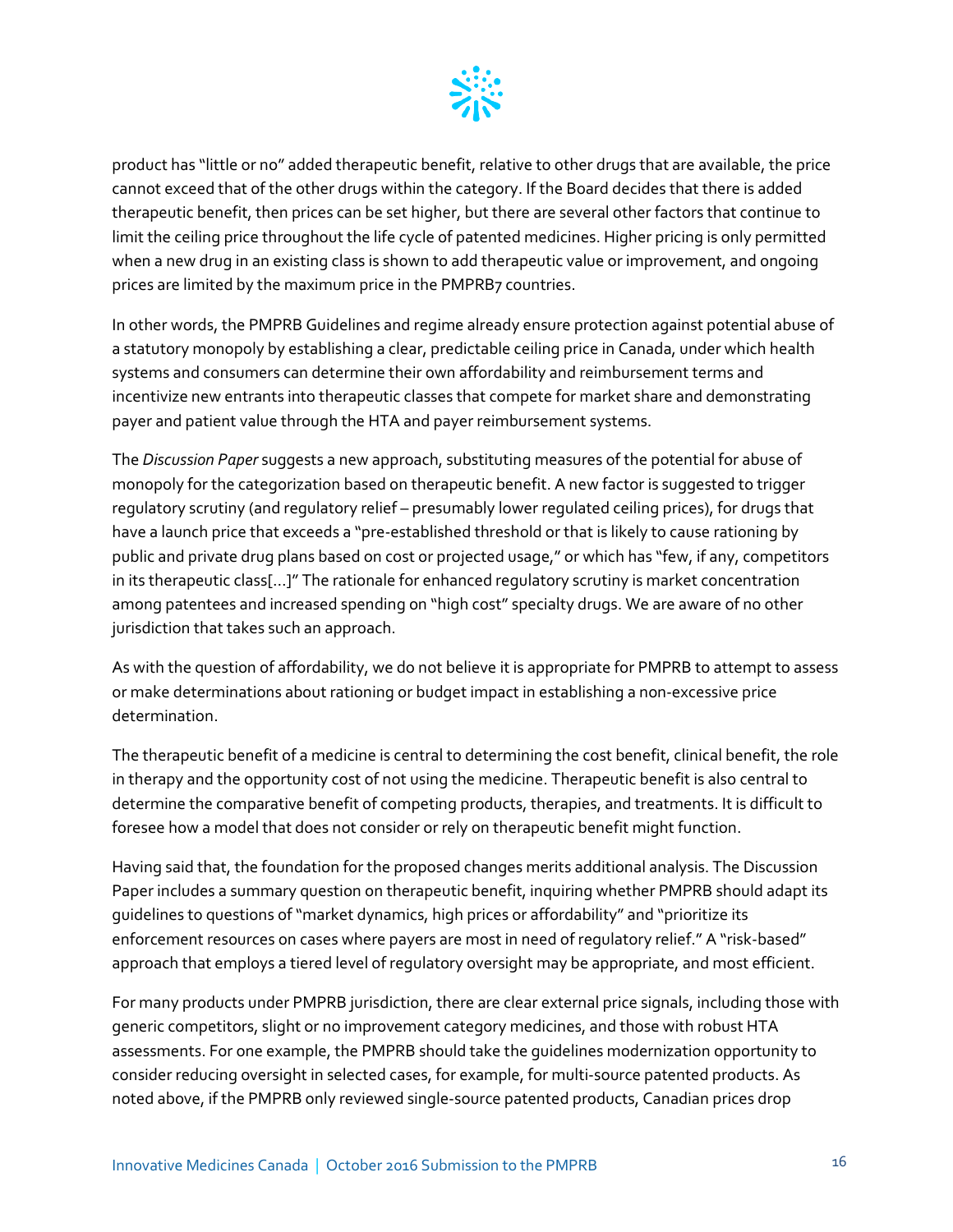

further relative to the median for the same drugs across PMPRB comparator countries. The Board already has significant discretionary power on what should be part of its scope of reviews – and consequently has decided to require limited price reporting from patented veterinary, over-thecounter, and multi-source medicines. Reducing the scope of its regulatory mandate to focus on only drugs that are exclusive due to a patent would be consistent with the policy rationale for the Board's excessive pricing safeguard function.

#### <span id="page-21-0"></span>**b. International Price Comparisons**

One of the factors in the *Patent Act* for the PMPRB to consider when conducting price reviews is the comparable international prices of the medicine in question. The PMPRB is questioning the rationale for this approach and the currently-used methodology to achieve its "consumer protection" mandate.

As the PMPRB itself notes, the ex-factory prices of patented medicines in Canada remain below or equal to the median of international prices (*[Figure 6](#page-21-1)*) as defined by our comparator countries as per the *Patented Medicine Regulations*: France, Germany, Italy, Sweden, Switzerland, the United Kingdom and the USA"<sup>[52,](#page-33-40)[53](#page-33-41)</sup> (the PMPRB7). Canada's ranking<sup>[54](#page-33-14)</sup> has fluctuated over time, and has never been reported to be the highest nor the lowest among the PMPRB7 on average. It should be noted that the PMPRB's Strategic Plan relied and referenced data for one single year, and ranking can change dramatically from one year to the next. Notably, the ranking of 2013 has since changed in an opposite direction (*[Figure 7](#page-22-0)* next page).



<span id="page-21-1"></span>*Figure 6 - Average Ratio of Median International Price (MIP) to Canadian Price, at Market Exchange Rates, 2001−2015[55](#page-33-42)*

Using public list prices, the PMPRB reports that Canadian prices actually declined relative to the PMPRB7 over the past two years (*[Figure 7](#page-22-0)* next page). Since 1994, the year when the PMPRB first implemented international reference pricing rules in its Guidelines, average ex-factory prices in Canada have been consistently lower than the median prices across the PMPRB7.<sup>[56](#page-33-43)</sup> In its 2015 Annual Report, the PMPRB reported that median international prices were 18% higher than Canadian prices (*[Figure 6](#page-21-1)*).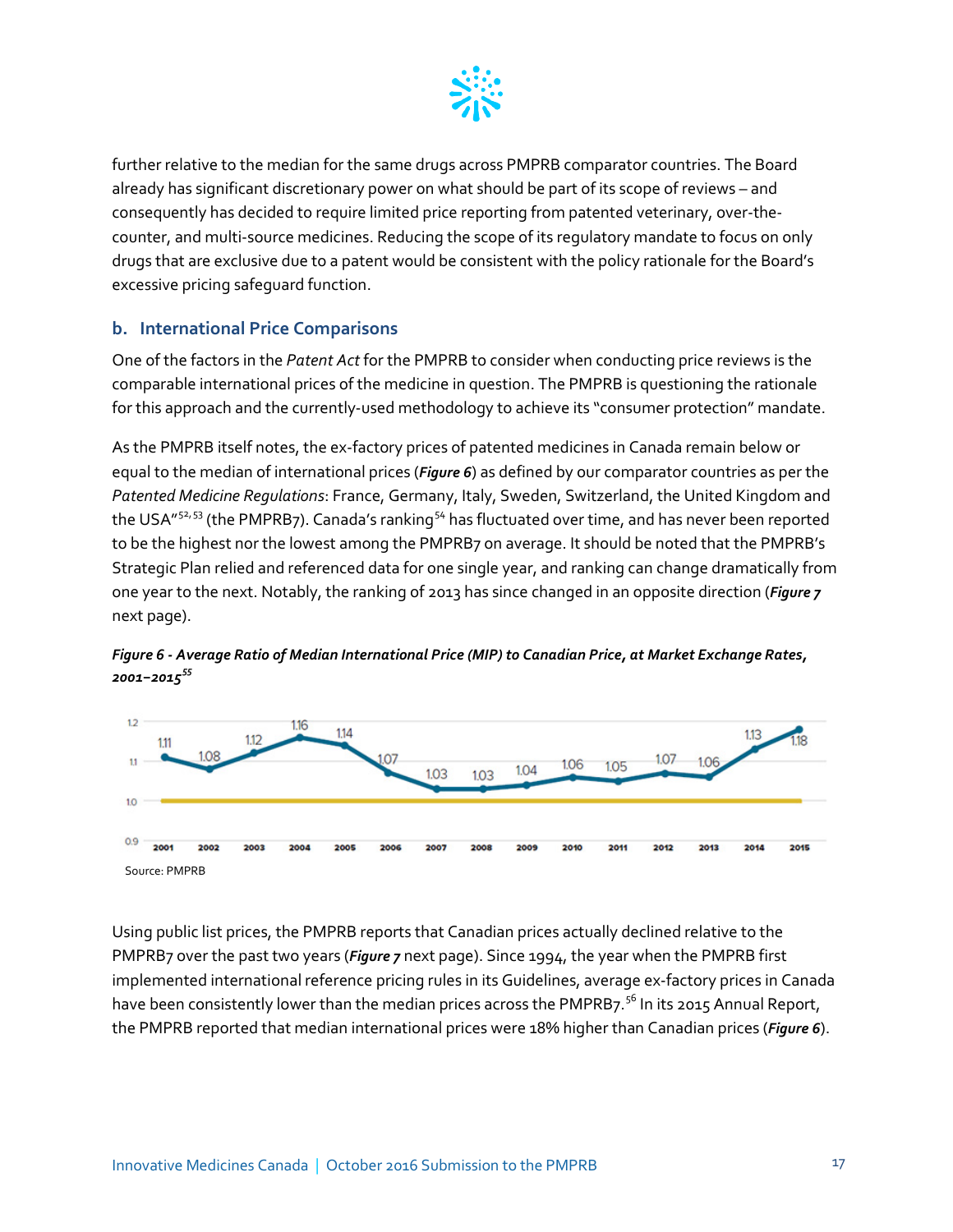

<span id="page-22-0"></span>This is the *lowest Canadian prices have ever been* in relation to comparator countries in PMPRB reported history (since 1994). In a country-to-country comparison, Canada was tied with Switzerland, ranking third/fourth, behind both Germany and the United States.<sup>[57](#page-33-44)</sup> (*[Figure 7](#page-22-0)*)



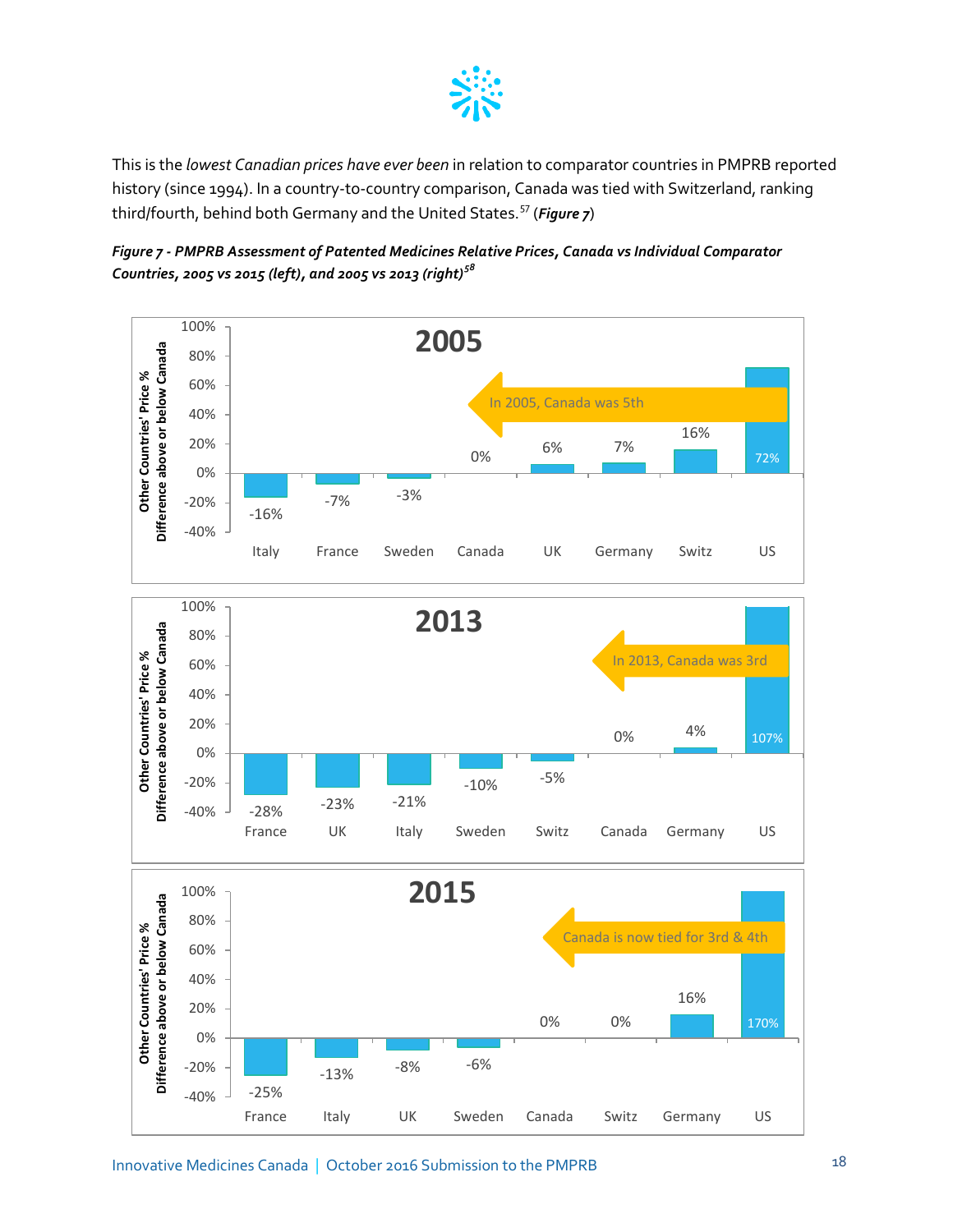

*Figure 8 - Market-Exclusive Patented Medicines (no generic competitors) Relative Prices, Canada vs Individual Countries*



If one compares Canadian relative prices to its more appropriate comparators (i.e., the PMPRB7), then Canadian payers have in fact already saved billions of dollars since 1994 (i.e., the year that international reference pricing was put in place), and in 2015 alone, payers saved \$2.7 billion compared to the median price (*[Figure 9](#page-24-0)*b next page). Cumulatively since 1994, Canadian payers and consumers have potentially saved \$18.1 billion (estimated double that if using the average).  $59$ (*[Figure 9](#page-24-0)*a & b next page) [60](#page-33-46)

Innovative Medicines Canada believes that any potential changes to the basket of comparator countries (the PMPRB7) or the methodology to reduce price ceilings relative to the PMPRB7 needs to consider and thoroughly analyze, to the extent possible given the confidential nature of

the commercial terms within product listing agreements, the Canadian pharmaceutical market, our trading relationship with the United States and Europe, and our collective capacity to invest in healthcare and new technologies, including pharmaceuticals.

In addition, we should remember that Canada and the US are very similar in the proportion of the pharmaceutical market covered by private insurance, unlike most other countries. The United States is by far Canada's biggest trading partner. We share the world's largest border with the US, and rely heavily on free trade in goods and services between the two countries. Canada benefits mightily from this geographic location as a trading nation and in terms of access to new pharmaceutical products at a significantly reduced rate in terms of the public ex-factory list price. As many as 10% of products under PMPRB jurisdiction are only available in the United States in Canada, and are not even sold in the European Union or other nations. <sup>[61](#page-33-47)</sup> There are also many important similarities in the practice of medicine between the two countries, particularly with respect to the utilization of medicines.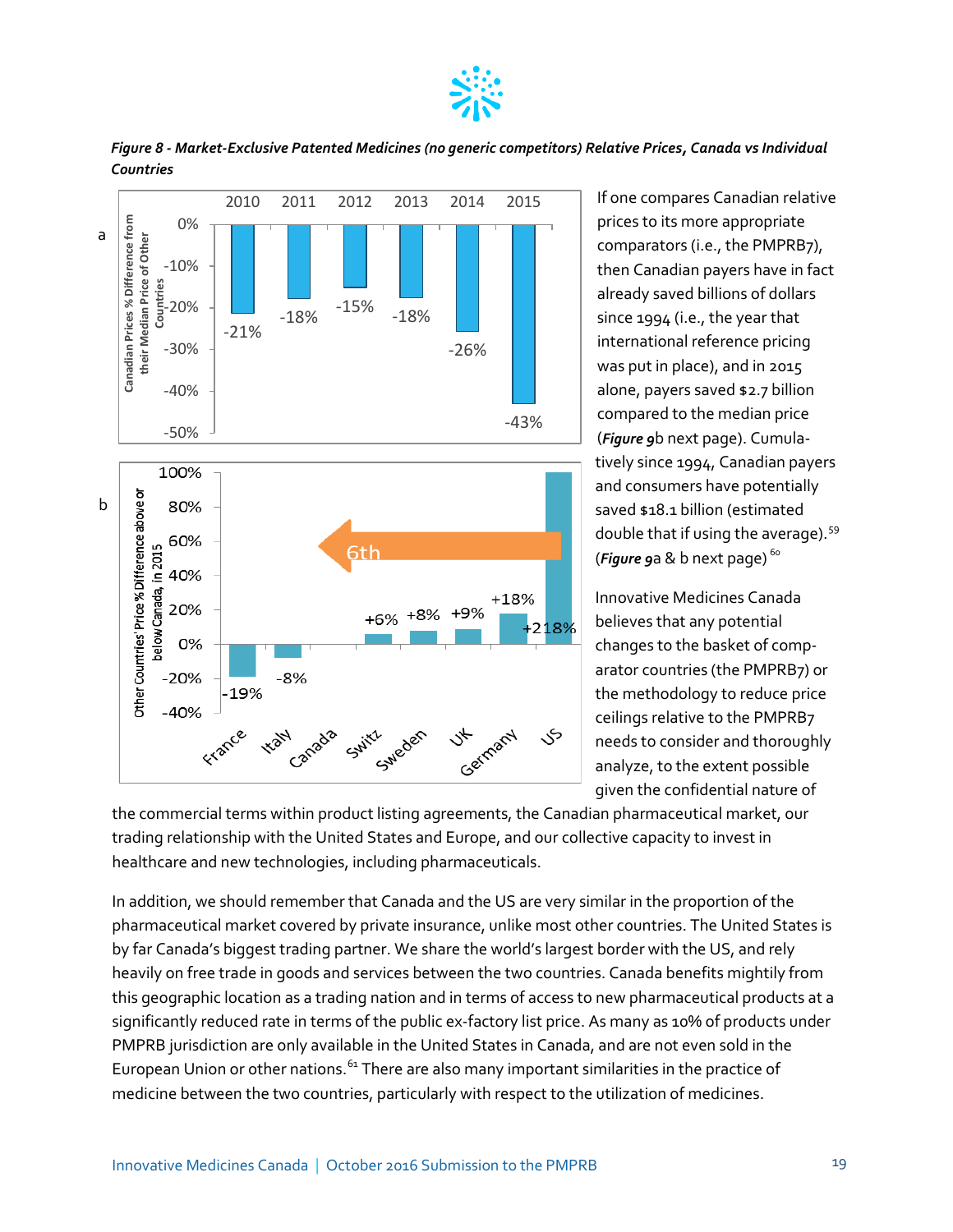

*Figure 9 - Realized Savings, Canadian Prices Relative to the Median, 1994-2015*

<span id="page-24-0"></span>



There are many countries that engage in international reference pricing. The selection of countries to reference is largely based on proximity, and/or similarity of economies. Similar and close European countries reference one another's prices.<sup>[62](#page-33-48)</sup> It makes sense, then, that Canada would reference prices in countries close and similar to its own, including the United States, as well as similar European economies. It should also be noted that Canada, via the PMPRB, is not the only country that takes therapeutic innovation into consideration in relation to pricing – however, Canada is unique in that innovation is directly tied to international prices. [63](#page-33-49)

In sum, there are challenges in making international price comparisons; however, PMPRB has applied price ceilings in a way that has generally allowed patentees to sell their products in Canada and adjust for exchange rate fluctuations and other uncertainties. There is no strong evidence to support changing the comparator countries for the sole purpose of lowering Canadian patented drug prices.

**As Canada's most important partner in terms of trade and regulatory cooperation, retain the United States within the basket of countries that are used for international comparison purposes.**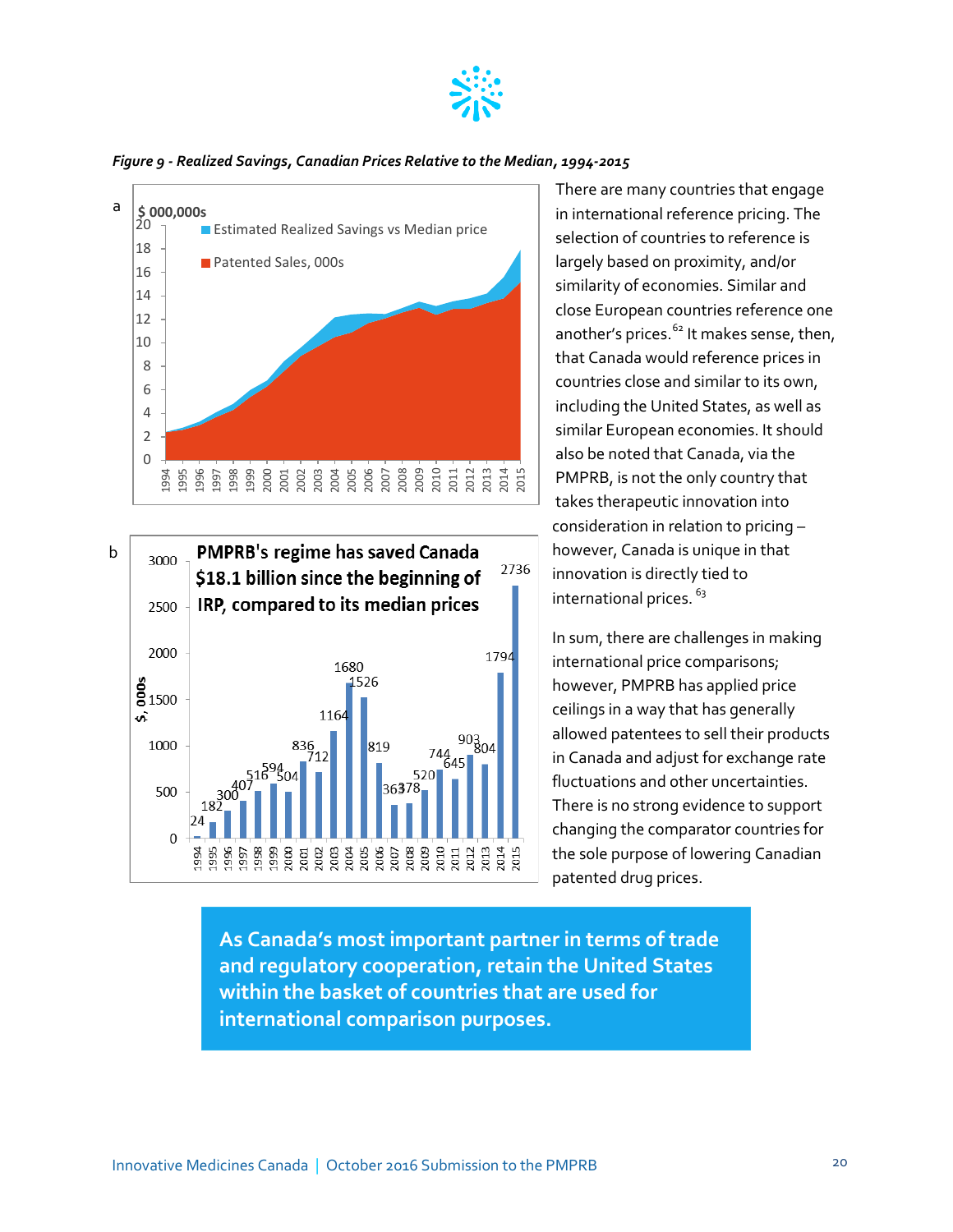

#### <span id="page-25-0"></span>**c. Domestic Price Comparisons**

The Discussion Paper presents varying perspectives on the relevance of the domestic therapeutic class comparison test when applied to the "slight or no improvement" category of drugs. These products include a new alternative in an existing therapeutic class or disease category, a new line extension of an existing molecule, or a new entrant in a class that already faces generic competition. The Discussion Paper notes that these products already "face some measure of competition" and acknowledges that payers, patients and clinicians are best positioned to determine which products should be prescribed in a given therapeutic class.

As noted above, patented drugs already face significant HTA and payer scrutiny and obstacles, and these obstacles are even higher when other therapeutic alternatives exist. Naturally, this forces prices down – both list prices and confidential negotiated prices – below what would be permissible under the PMPRB ceiling, which does not allow for any patented medicine to be priced higher than the comparator products.

The Discussion Paper provides no data to support its suggestion that there is a problem in how it applies domestic price comparisons. There is a suggestion that Canada faces an "upward drift" in prices, but no data is presented to show that this is the case, or that prices are generally priced at the top of the therapeutic class for subsequent entrants. In fact, prices in Canada have increased very little year-overyear since the inception of the PMRPB e.g. 0.1% in 2015.

Finally, any proposed changes should also consider the impacts of more aggressive price regulation on subsequent entrants in a class of products. We note several positions taken by PMPRB staff in an ongoing hearing, related to applying economic factors<sup>[64](#page-33-6)</sup> to determine "excessive", and seeking to apply a "lowest international price" comparison<sup>65</sup>. Lower price ceilings, whether applied through domestic price comparisons or international price comparisons, or otherwise, could disincentivize companies from marketing subsequent product class therapies in Canada, reducing competition and unnecessarily limiting the range of innovative therapies available to Canadian patients and would also limit competition as fewer competitors may be marketed in a given class. Finally, it would also reduce the number of marketed alternatives that are part of a solution to addressing drug supply shortages, which Canada has experienced in recent years.

> **If any specific changes in how domestic price comparisons are proposed, analyze implications, especially with respect to market dynamics, incentives for price and product differentiation within therapeutic classes and security of Canada's supply of patented medicines.**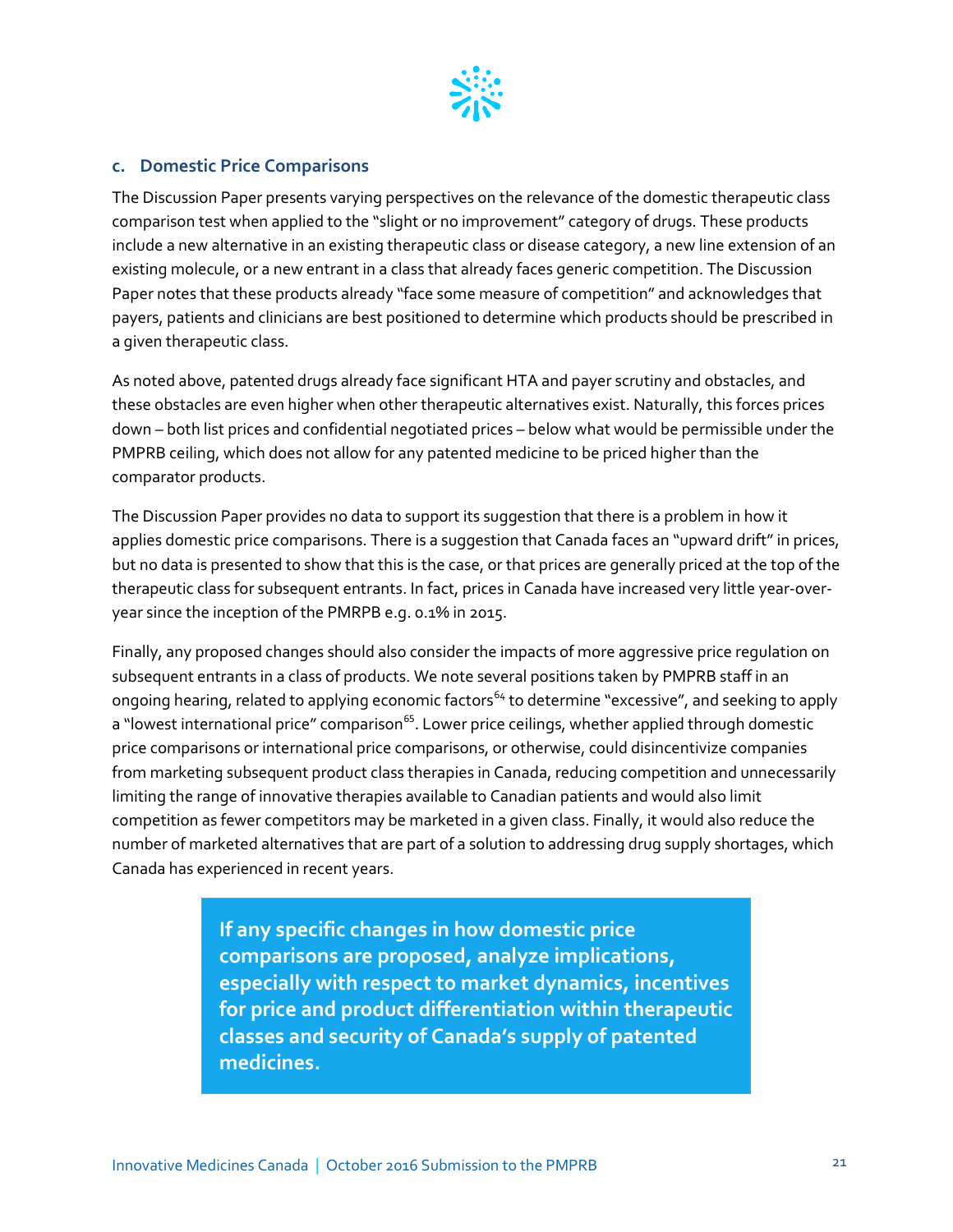

# <span id="page-26-0"></span>**d. Price Increases Based on Changes in the Consumer Price Index**

The *Patent Act* requires the PMPRB to take into consideration changes in the Consumer Price Index (CPI) in determining if a price is excessive. This provision was intended to address the fact that drug prices in Canada were increasing at much higher rates at the time the PMPRB was created.

The PMPRB Guidelines limit allowable price increases to be no higher than the Consumer Price Index (CPI). Data actually shows that patented medicines have been increasing at rates at or below 0% since 1993, and consistently below CPI since 1988<sup>[66](#page-33-50)</sup>. (*[Figure 10](#page-26-1)*)

<span id="page-26-1"></span>*Figure 10* - *Annual Rate of Change, Patented Medicines Price Index (PMPI) and Consumer Price Index (CPI), 1988−2015*



The limit on price increases to changes in the CPI has been a key feature of the PMPRB throughout its history. Over time, we have seen that other market forces and payer policies have also constrained price increases and as a result, prices have never risen by more than CPI since 1993. According to the PMPRB's own reports, prices on the whole have shown essentially no increases, and sometimes even declined, since that time. (*[Figure 10](#page-26-1)*)

Although the Discussion Paper refers to some policies in European countries that require price reductions in some circumstances, no supporting evidence is provided showing how these reductions were applied or sustained. Instead, as noted above, price levels in the PMPRB7 appear to fluctuate within a relatively small band from year to year and in comparison to Canada have actually risen in **all**  comparator countries relative to Canada between 2013 and 2015. (*[Figure 7](#page-22-0)* page 18)

Given that prices for patented medicines do not increase substantially after their introductory price, and Canadian payers are already imposing effective limits on price increases in their price negotiations, it is unclear why this long-established and successful element of the PMPRB program would be reevaluated.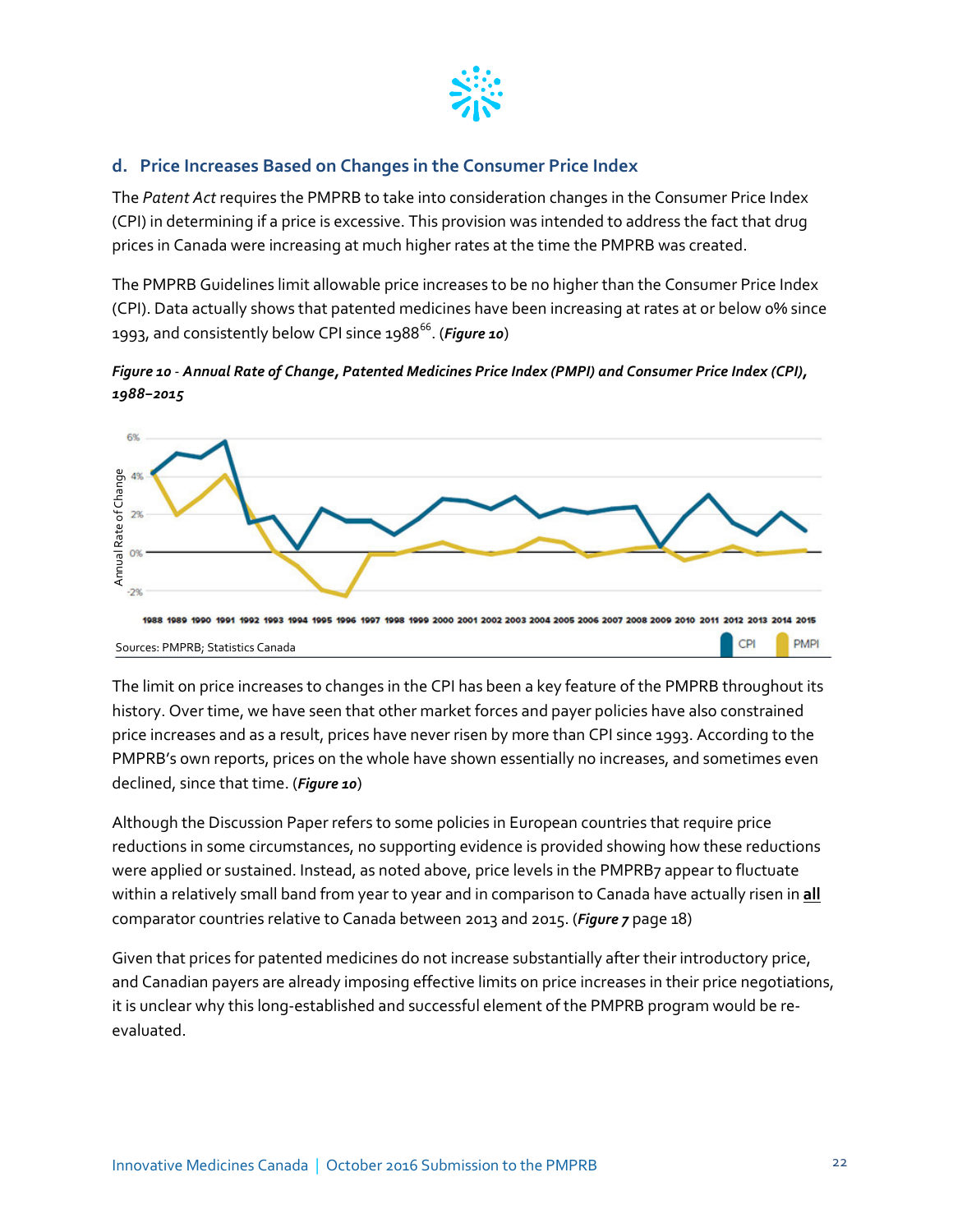

#### <span id="page-27-0"></span>**e. Frequency of Reviews**

Reassessment of the price of innovative medicines already exists in the current system in Canada. In both public and private markets, it is generally accepted practice that confidential negotiations for innovative medicines are re-negotiated. This will occur for a number of reasons. For example, contract terms generally require revision after a pre-specified period of time to level set, review the experience to date and ensure both parties achieve the desired outcome going forward. Also, when a new indication for a medicine is approved a re-negotiation of terms will be based on an assessment of the combined benefit or risks the medicine now offers. This is only after the new indication has gone through a stringent health technology assessment via CADTH, INESSS or the respective private drug plan benefits manager. Finally, when market dynamics change significantly, a contract can be opened and re-negotiated in light of this new environment. In all of these cases, these contract re-negotiations act as a form of "re-benchmarking" for payers to ensure that over time they are achieving the best value to meet the needs and objectives of their drug plan. This is the appropriate venue for reassessment to occur over time, as responsibility and accountability sits with the budget holder. It is unclear what value a change in PMPRB's Guidelines would add to the existing system.

#### <span id="page-27-1"></span>**f. Any Market Price Reviews**

The role of the PMPRB is to look at the price sold to ex-factory customers. When doing so, the PMPRB regulates the average transaction price. Regulation of an average price allows flexibility within the market and across customer classes to offer benefits while ensuring that the average price to any specific class of customer or region is not excessive. This is a practical necessity in light of commercial realities and the downstream distribution chain for innovative medicines. For example, prices to wholesalers may differ based on quantities ordered and hospitals may negotiate different contracts with time-limited benefits (thus lowering average price in those markets). At the same time, provinces each have their own pricing policies with respect to price increases over time (thus permissibly increasing average price in some markets, but not others).

As mentioned by the PMPRB in its Discussion Paper, the Patent Act already "empowers the PMPRB to evaluate whether the price of a patented medicine is excessive 'in any market' in Canada". This enables PMPRB to investigate and scrutinize prices at the wholesaler, pharmacy and hospital levels and in each province and territory to ensure that the average price paid is not excessive. Movements by the PMPRB toward a single price are counter to past PMPRB positioning where benefits to customers are encouraged (e.g. the introduction of the DIP methodology in the 2010 Guidelines) as well as previous Federal Court rulings that differential pricing is an attribute of the current legislative regime<sup>67</sup>. Changes that would require price parity remove the opportunity and incentive to offer benefits to customers and risk serious unintended consequences within the distribution chain.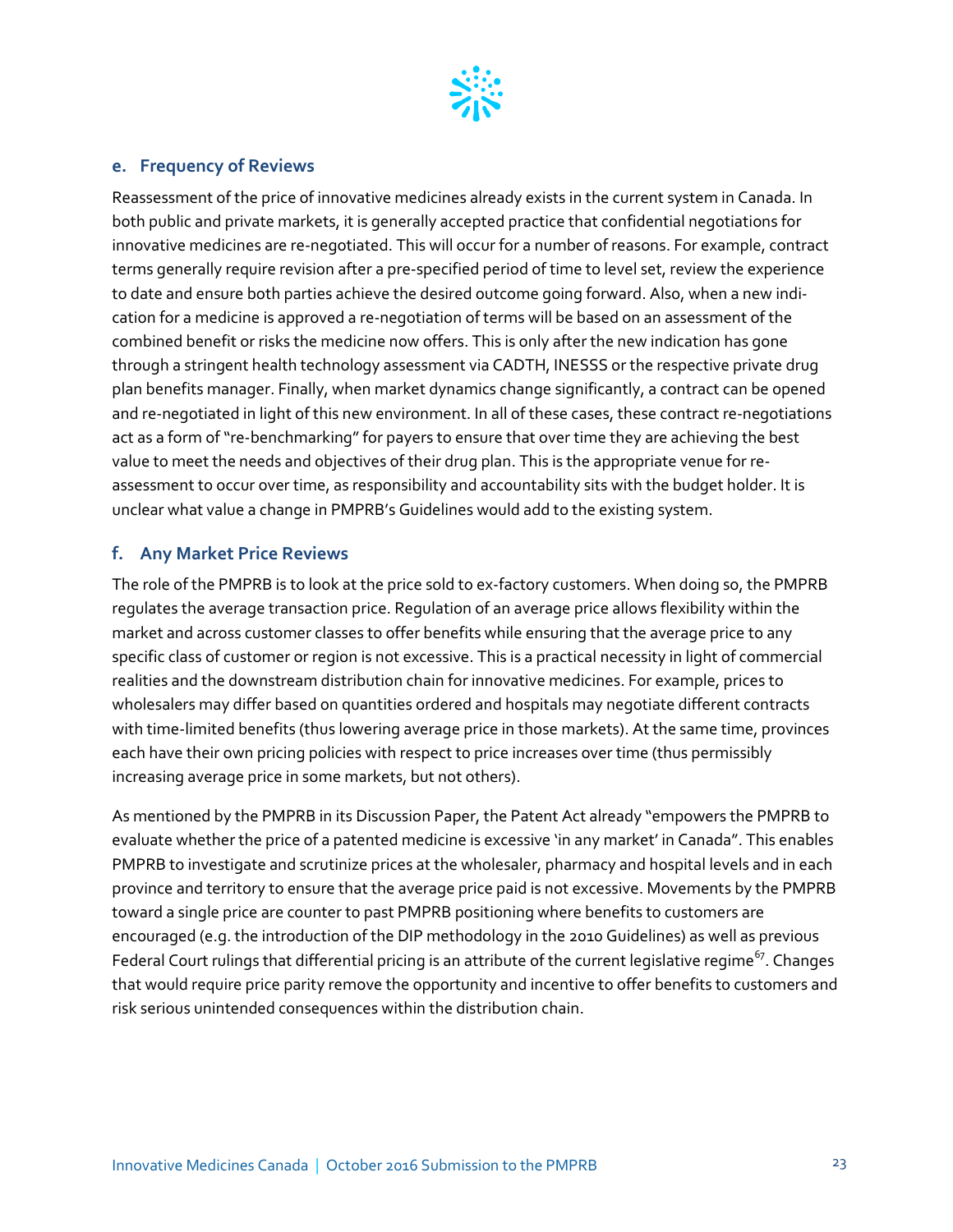

**In the absence of specific and demonstrable challenges or issues, retain the current approach that limits federal regulatory price reviews and reductions in "any market."**

#### <span id="page-28-0"></span>**CONCLUSION**

In summary, the Canadian pharmaceutical environment has changed considerably compared to when the PMPRB was created. There now appears to be some duplication and overlap between the PMPRB and other agencies that review drugs for safety and efficacy, cost-effectiveness, and price negotiations for reimbursement. PMPRB continues to play an important role as a safeguard against the potential risk of excessive prices on patented medicines sold in Canada. This role does not duplicate the efforts of other agencies, does not hinder competition in the market, and allows Canadian patients to potentially have access to more innovative medicines, thereby improving health outcomes.

We support and will continue to support Canadian patients, governments and payers in finding solutions to affordability and sustainability. The issues are bigger than *price*, however, and broader than patented medicines. Collaborative approaches are required to find solutions that first and foremost benefit patients and are sustainable for payers, the health care system, the economy, and industry.

The proposed changes to the Guidelines proposed by the PMPRB are not all supported by evidence and do not address a clearly-defined objective or problem statement. More analysis is needed to ensure that any changes to the PMPRB Guidelines consider all relevant factors and views, and have the desired outcomes without leading to unintended consequences.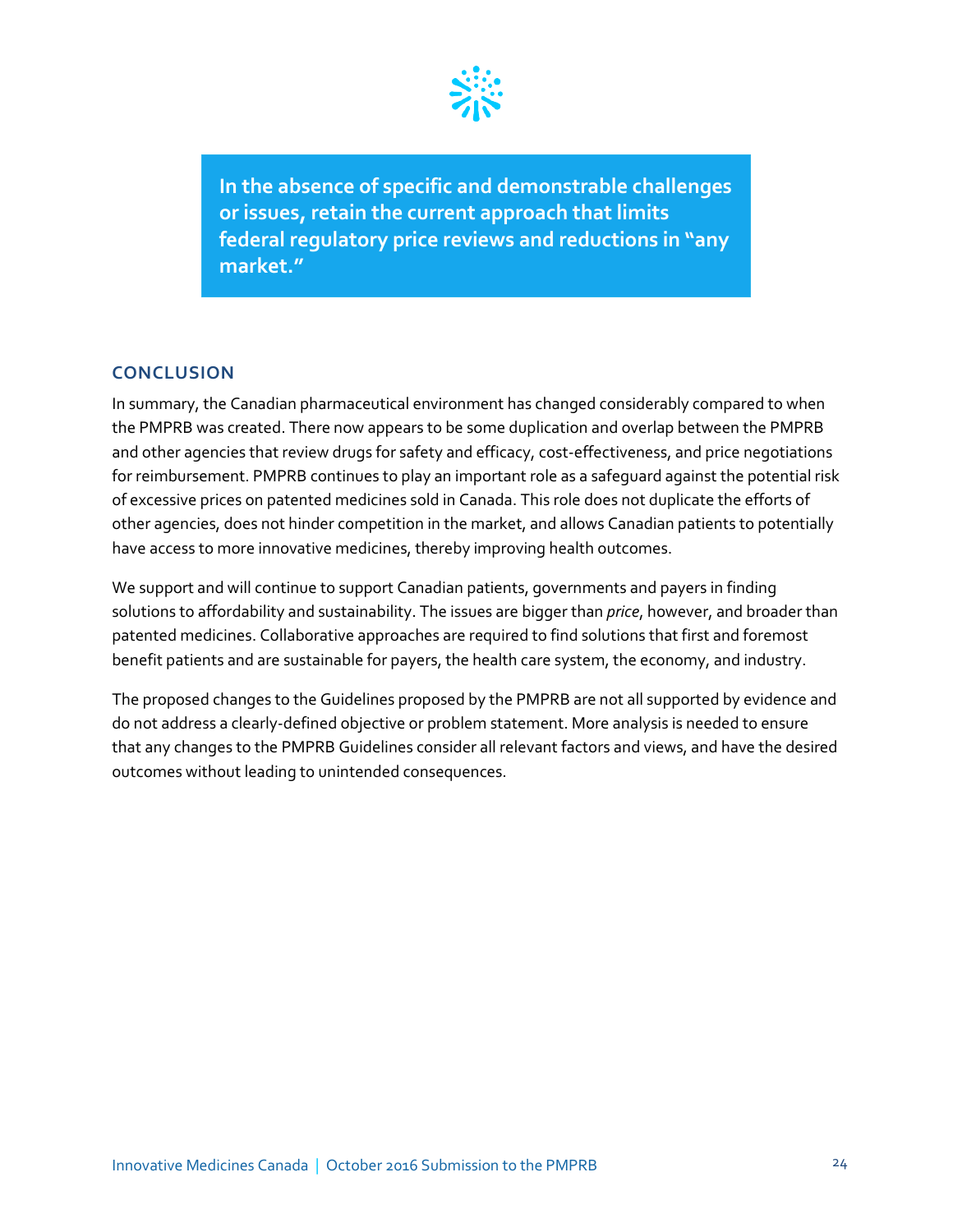

### <span id="page-29-0"></span>**ENDNOTES**

 $\overline{a}$ 

<sup>1</sup> In *Apotex Inc. v. Wellcome Foundation Ltd.*, Binnie J. explained the value of assuming the risks: "A patent, as has been said many times, is not intended as an accolade or civic award for ingenuity. It is a method by which inventive solutions to practical problems are coaxed into the public domain by the promise of a limited monopoly for a limited time. Disclosure is the *quid pro quo* for valuable proprietary rights to exclusivity which are entirely the statutory creature of the *Patent Act*".

<sup>2</sup> Pioneer Hi-Bred Ltd. v. Canada (Commissioner of Patents), [1989] 1 S.C.R. 1623, at p. 1636.

 $^3$ Teva Canada Ltd. v. Pfizer Canada Inc., 2012 SCC 60, [2012] 3 S.C.R. 625, at 32.

<sup>4</sup> Sources: Brand Loss of Exclusivity (LOE) value from IMS Brogan Pharmafocus 2020, Section 9, Figure 18. Generic sales resulting from LOEs, and Generic substitution calculated by Innovative Medicines Canada based on data from PRA Pricing Monitor, February quarterley issues for 2006, 2007, and 2016 and from NPDUIS, Generics 360, 2016. Assumptions include: 50% generic share of utilization in year 1, 85% yearly thereafter. Brands retain 15% of market share 2 years after LOE. Generic prices adjusted yearly to reflect brand price ratio reductions over time.

<sup>5</sup> Glossary of Industrial Organisation Economics and Competition Law, OECD, <http://www.oecd.org/regreform/sectors/2376087.pdf>

<sup>6</sup> Schedule, Patented Medicines Regulations: France, Germany, Italy, Sweden, Switzerland, United Kingdom, United States

 $^7$  In contrast, Canadian prices for generic medicines are consistently above international comparator prices. Source: PMPRB Annual Report 2015, NPDUIS Generics360, February 2016.

<sup>8</sup> PMPRB Strategic Plan 2015-2018, "A sustainable pharmaceutical system where payers have the information they need to make smart reimbursement choices and Canadians have access to patented medicines at affordable prices."

 $9$  The Regulatory Impact Assessment Statement accompanying the Patented Medicines Regulations, 1994 – which specifies the information that patentees must file with the PMPRB so that it may conduct price reviews in line with the above criteria – creates an important distinction between the terms 'excessive' and 'affordable'. It indicates that excessiveness is the cause, and affordability the effect, of the Board's decisions:

*The current reporting requirements and timeframes lead to inefficiencies in the price review process and, hence, potentially longer timeframes during which drugs may be sold at excessive prices. This can directly affect consumers' ability to afford the medicines they require and cause delays or refusals by, or costs to, public drug plans relative to the listing of new drugs for the purpose of reimbursement. For these reasons, the status quo is not an acceptable option*<sup>9</sup> . [Emphasis added.]

<sup>10</sup> The Institute on Governance, in its evaluation of the governance of the PMPRB in terms of its adherence to both the letter and the intent of the *Patent Act*, concluded that the Board had expanded its original purpose without legislative approval: *We can find no documentary evidence that the PMPRB has, as part of its mandate, the*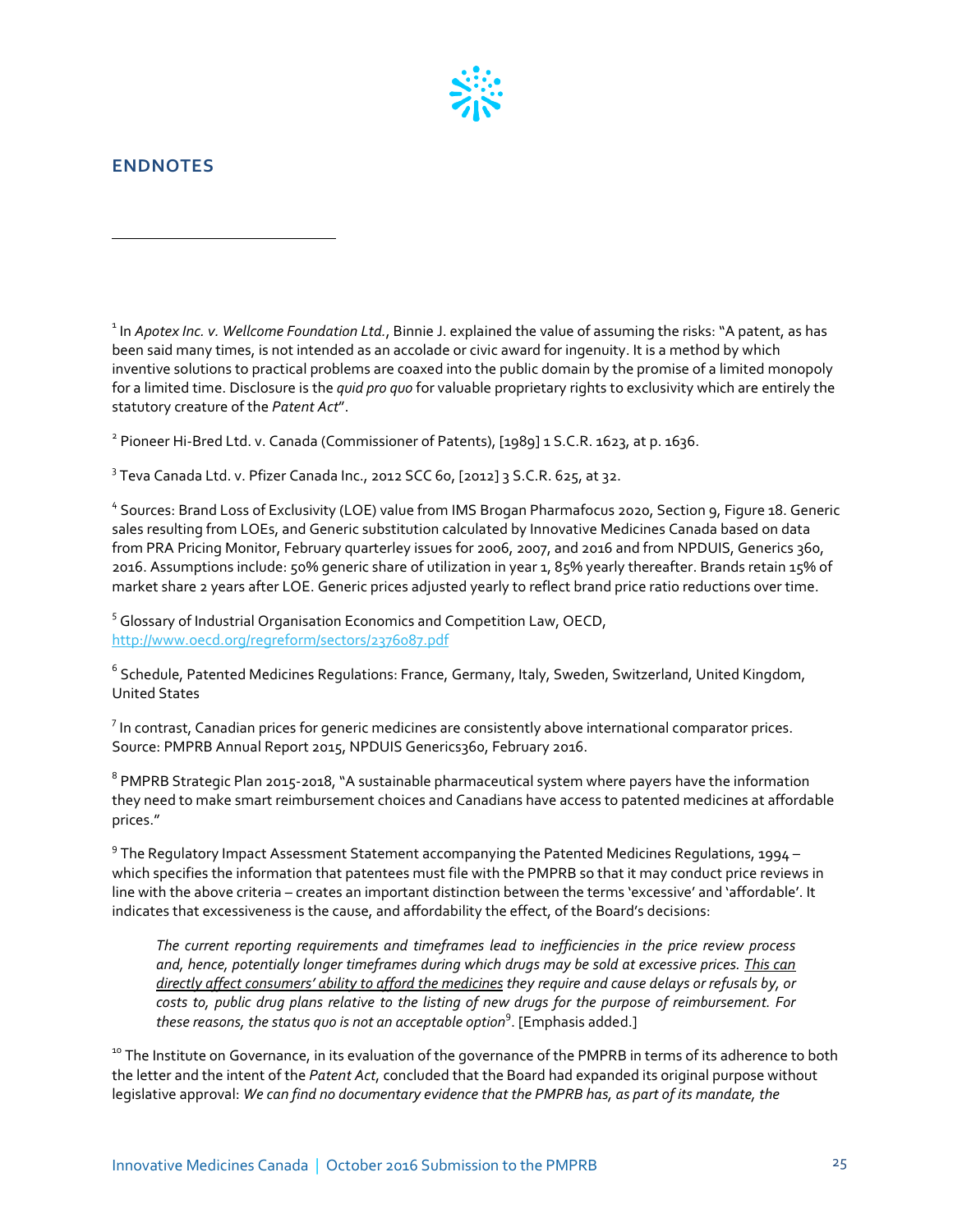

*responsibility to prevent a major shift in pricing (unless of course it believes, after the fact, that this shift has created an excessive price for a specific drug), to ensure price stability, to maintain the sustainability of the health care system or to see to it that Canadians have the ability to afford the drugs they need*. Canada Gazette, Part I, *Regulations Amending the Patented Medicines Regulations, 1994*, Vol. 141, No. 40 – October 6, 2007 at 2878.

<span id="page-30-0"></span><sup>11</sup> Hancock KE. 'Can pay? Won't pay?' or Economic Principles of Affordability. Urban Studies 1993; 30: 127-45.

<sup>12</sup> Even the definition of affordability itself is fraught with debate, as it is considered arbitrary and vague within the context of health care. Some agued it is a normative issue that has no basis in an economic foundation. Bradley R. Comment - defining health insurance affordability: unobserved heterogeneity matters. J Health Econ 2008; 27: 1129-40 doi[:10.1016/j.jhealeco.2008.02.004](http://dx.doi.org/10.1016/j.jhealeco.2008.02.004) pmid: [18359526.](http://www.ncbi.nlm.nih.gov/sites/entrez?cmd=Retrieve&db=PubMed&list_uids=18359526&dopt=Abstract)

Stone ME. What is housing affordability? The case for the residual income approach. *Housing Policy Debate* 2006; 17: 151-84 doi[:10.1080/10511482.2006.9521564.](http://dx.doi.org/10.1080/10511482.2006.9521564)

<sup>13</sup> *Canadian Dairy Commission Act*, RSC 1985, c C-15 at Subsection 9(1).

<sup>14</sup> *Canadian Wheat Board Act*, RSC 1985, c C-24 at Subsection 7(1).

<sup>15</sup> *Canada Post Corporation Act*, RSC 1985, c C-10 at Subsection 19(2).

<sup>16</sup> *Telecommunications Act*, SC 1993, c 38 at Subsection 27(1).

<sup>17</sup> *Canada Oil and Gas Operations Act*, RSC 1985, c O-7 at Subsection 13.05.

<sup>18</sup> *National Energy Board Act*, RSC 1985, c N-7 at Section 62.

<sup>19</sup> *Air Transportation Regulations*, SOR/88-58, at Subsection 111(1).

<sup>20</sup> Lichtenberg, Frank. The Benefits of Pharmaceutical Innovation: Health, Longevity, and Savings. Montreal Economic Institute, June 2016. Available at: http://www.iedm.org/files/cahiero216\_en.pdf

<sup>21</sup> The pan-Canadian Pharmaceutical Alliance. The Council of the Federation <http://www.pmprovincesterritoires.ca/en/initiatives/358-pan-canadian-pharmaceutical-alliance>

<sup>22</sup> The pan-Canadian Pharmaceutical Alliance. The Council of the Federation <http://www.pmprovincesterritoires.ca/en/initiatives/358-pan-canadian-pharmaceutical-alliance>

<sup>23</sup> CIHI NHEX 1975-2014.

 $\overline{\phantom{a}}$ 

<sup>24</sup> Hon. George Smitherman, Legislative Assembly of Ontario, Thursday 13 April 2006

<sup>25</sup> Pan Canadian Drugs Negotiations Report, March 22, 2014

<sup>26</sup> To help fully insured drug plans – mostly made up of small employers – who experience unexpected high costs, the Canadian Drug Insurance Pooling Corporation (CDIPC) was established by all insurance carriers across Canada to help "facilitate affordable drug coverage while maintaining a competitive health insurance market". It provides protection both at the plan sponsor level and at the insurance carrier level, creating an industry-wide pool that spreads the risk across the whole insurance carrier market.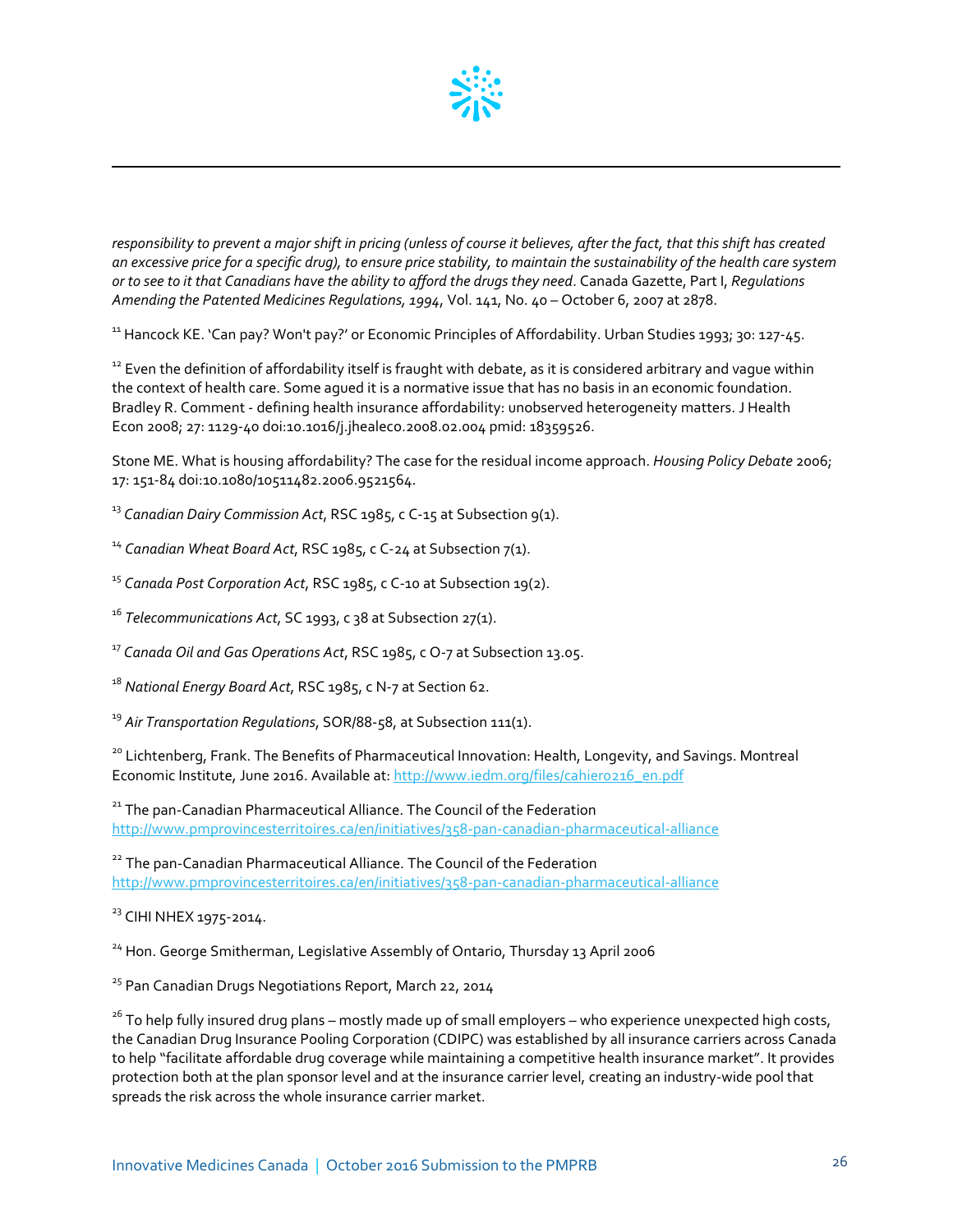

<sup>27</sup> While these contracts and the terms are confidential in nature, some of them have been made public. For example, Remicade preferred pricing agreements with Sun Life and Manulife. [https://www.sunlife.ca/Canada/smallbusiness/Focus+news/2014+issues/Sun+Life+has+a+new+arrangement+with](https://www.sunlife.ca/Canada/smallbusiness/Focus+news/2014+issues/Sun+Life+has+a+new+arrangement+with+Janssen+Inc+to+reduce+costs+on+REMICADE?vgnLocale=en_CA) [+Janssen+Inc+to+reduce+costs+on+REMICADE?vgnLocale=en\\_CA](https://www.sunlife.ca/Canada/smallbusiness/Focus+news/2014+issues/Sun+Life+has+a+new+arrangement+with+Janssen+Inc+to+reduce+costs+on+REMICADE?vgnLocale=en_CA)

**<sup>28</sup>**Health insurer's U.S.-style plan seeks to 'manage' members' drug costs. National Post. **July 25, 2012.**  [http://news.nationalpost.com/news/canada/health-insurers-u-s-style-plan-seeks-to-manage-members-drug](http://news.nationalpost.com/news/canada/health-insurers-u-s-style-plan-seeks-to-manage-members-drug-costs)[costs](http://news.nationalpost.com/news/canada/health-insurers-u-s-style-plan-seeks-to-manage-members-drug-costs)

 $29$  Skinner, B.J. Spending on patented drugs in Canada 1990 to 2014. <http://www.canadianhealthpolicy.com/products/spending-on-patented-drugs-in-canada-1990-to-2014-.html>

<span id="page-31-0"></span>Note that we use 2014 data as this is the most recently available non-estimated data point from CIHI (total healthcare spending for 2015 was estimated in 2015; at the time, 2014 data point was much more precise).

<span id="page-31-2"></span><span id="page-31-1"></span><sup>30</sup> Plan (non-drug related) Costs include mark-ups, dispensing fees, plan administration costs, and research expenditures.

Drug Acquisition Cost = sales made at ex-factory prices directly from manufacturer. Represents the revenues to pharmaceutical manufacturers from drug sales (excluding confidential rebates). Total Drug Spending includes hospital sales as a proxy for total hospital spending on drugs in Canada. This is added to the total reported prescription drug spending by CIHI of \$28.7 billion, to reach \$31.5 billion in 2014.

Source: CIHI NHEX 1975-2015, PMPRB Annual Report 2014, and IMS Brogan Canadian Drug Stores and Hospitals. Estimates and analysis by Innovative Medicines Canada.

 $31$  Skinner, B.J. Spending on patented drugs in Canada 1990 to 2014. <http://www.canadianhealthpolicy.com/products/spending-on-patented-drugs-in-canada-1990-to-2014-.html>

 $32$  The United States, France, and Slovenia, are the only other countries with comparable importance of the private drug coverage market. Source: OECD Health at a Glance 2015.

33 Source: CIHI NHEX 1975-2015

 $\overline{\phantom{a}}$ 

<sup>34</sup> Skinner, B.J. Spending on patented drugs in Canada 1990 to 2014. <http://www.canadianhealthpolicy.com/products/spending-on-patented-drugs-in-canada-1990-to-2014-.html>

<sup>35</sup> Skinner, B.J. Spending on patented drugs in Canada 1990 to 2014. <http://www.canadianhealthpolicy.com/products/spending-on-patented-drugs-in-canada-1990-to-2014-.html>

<sup>36</sup> Source: CIHI NHEX 1975-2015

<sup>37</sup> Source: CIHI NHEX 1975-2015 and 1975-2014 (Table 3), CLHIA. Estimates by Innovative Medicines Canada.

38 Source: CIHI NHEX 1975-2015

<sup>39</sup> Source: CIHI NHEX 1975-2015 and 1975-2014 (Table 3), CLHIA. Estimates by Innovative Medicines Canada.

<sup>40</sup> Survey of Household Spending (SHS)Table 203-0021, Statistics Canada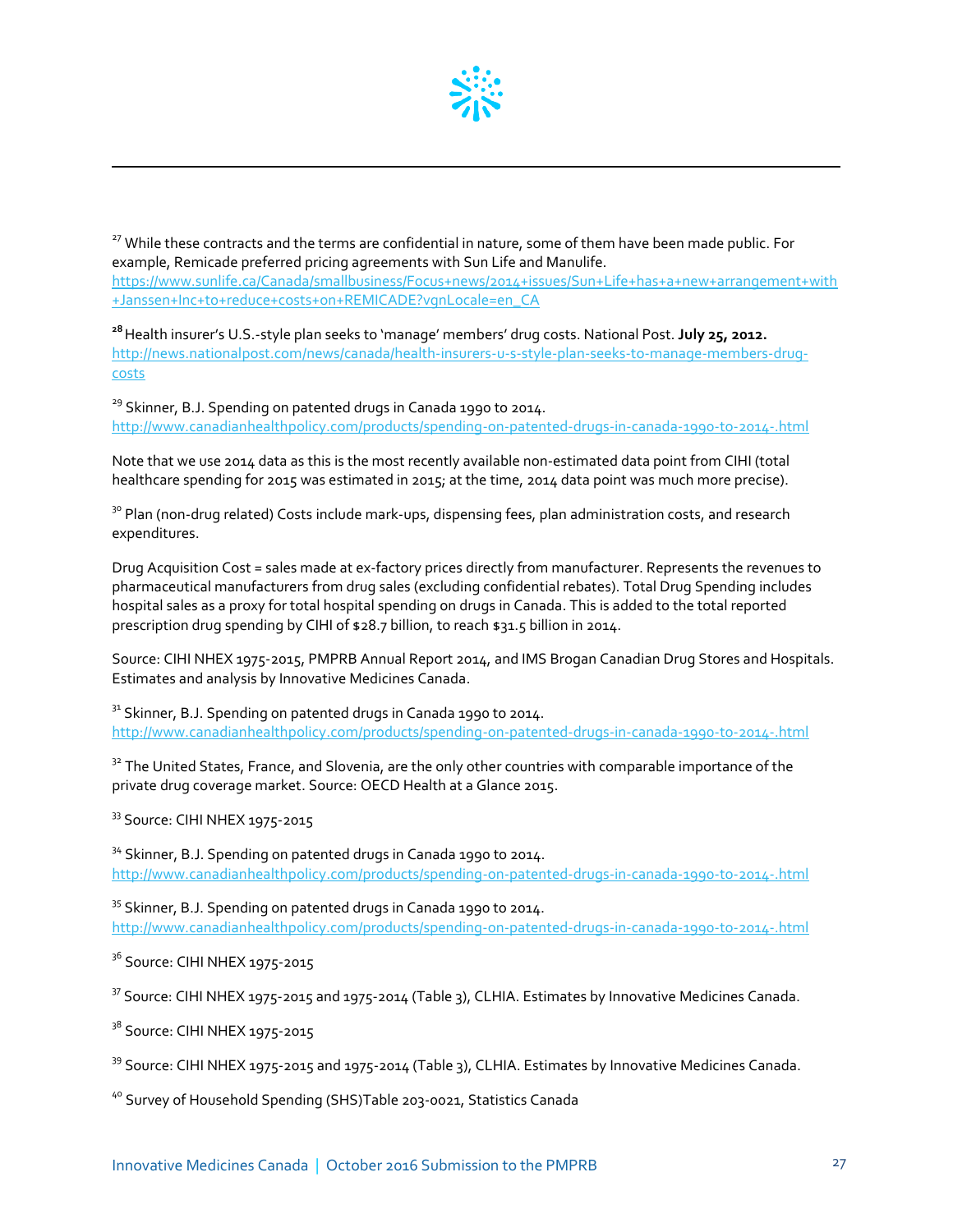

 $41$  Depending on the definition used, anywhere from 1% to 20% of Canadians are uninsured or under-insured

 $42$  Skinner, BJ; Rovere, M; Mohindra, M; and Tran, K (2015). Pharmacare: what are the costs for patients and taxpayers? *Canadian Health Policy*, September 24, 2015. Toronto: Canadian Health Policy Institute (CHPI).

<sup>43</sup> Health Canada ADM, HESA hearing, April 2016. Data sourced from 2000 study commissioned by Health Canada.

<sup>44</sup> Law, Cheng, Dhalla, Heard, Morgan. The effect of cost on adherence to prescription medications in Canada. CMAJ 2012.

<sup>45</sup> KPMG, R&D Spending and Investments by IMC Members - Product donations to patients through compassionate use and special access programs

<sup>46</sup> Hermus, G. et al. Reducing the Health Care and Societal Costs of Disease: the Role of Pharmaceuticals. Conference Board of Canada 2013. [Http://www.conferenceboard.ca/e-library/abstract.aspx?did=5598](http://www.conferenceboard.ca/e-library/abstract.aspx?did=5598)

<sup>47</sup> Conference Board of Canada 2016. The Value of Specialty Medications: An Employer Perspective. [http://www.conferenceboard.ca/temp/93c4d2c3-6647-42ec-a55a-f7677e647253/8157\\_specialty](http://www.conferenceboard.ca/temp/93c4d2c3-6647-42ec-a55a-f7677e647253/8157_specialty-medications__rpt.pdf)[medications\\_\\_rpt.pdf](http://www.conferenceboard.ca/temp/93c4d2c3-6647-42ec-a55a-f7677e647253/8157_specialty-medications__rpt.pdf)

<span id="page-32-0"></span><sup>48</sup> Lichtenberg, Frank. The Benefits of Pharmaceutical Innovation: Health, Longevity, and Savings. Montreal Economic Institute, June 2016. Available at[: http://www.iedm.org/files/cahier0216\\_en.pdf](http://www.iedm.org/files/cahier0216_en.pdf)

<sup>49</sup> PMAC Letter to Minister of Industry, Science & Technology, June 10, 1993

<span id="page-32-1"></span> $50$  1998 September Report of the Auditor General of Canada, Chapter 17 – PMPRB

<span id="page-32-2"></span><sup>51</sup> Summary of 2013 R&D Spending and Investments by Rx&D Members

<sup>52</sup> PMPRB Frequently Asked Questions, Updated June 2016; see[: http://www.pmprb-cepmb.gc.ca/about](http://www.pmprb-cepmb.gc.ca/about-us/frequently-asked-questions#1404)[us/frequently-asked-questions#1404](http://www.pmprb-cepmb.gc.ca/about-us/frequently-asked-questions#1404) 

<sup>53</sup> PMPRB Discussion Paper, p. 16.

 $\overline{\phantom{a}}$ 

<sup>54</sup> "Ranking" is a very simplistic way to compare prices in Canada to other countries. It is influenced year to year by many factors not directly related to pricing, including exchange rate fluctuations and the inconsistent basket of products that are being compared to other countries, as well as sales patterns in Canada.

<sup>55</sup> PMPRB Annual Report 2015.

<sup>56</sup> PMPRB Annual Reports (2001-2015). France, Germany, Italy, Sweden, Switzerland, United Kingdom, United States.

<sup>57</sup> PMPRB Annual Report 2015.

58 PMPRB Annual Reports